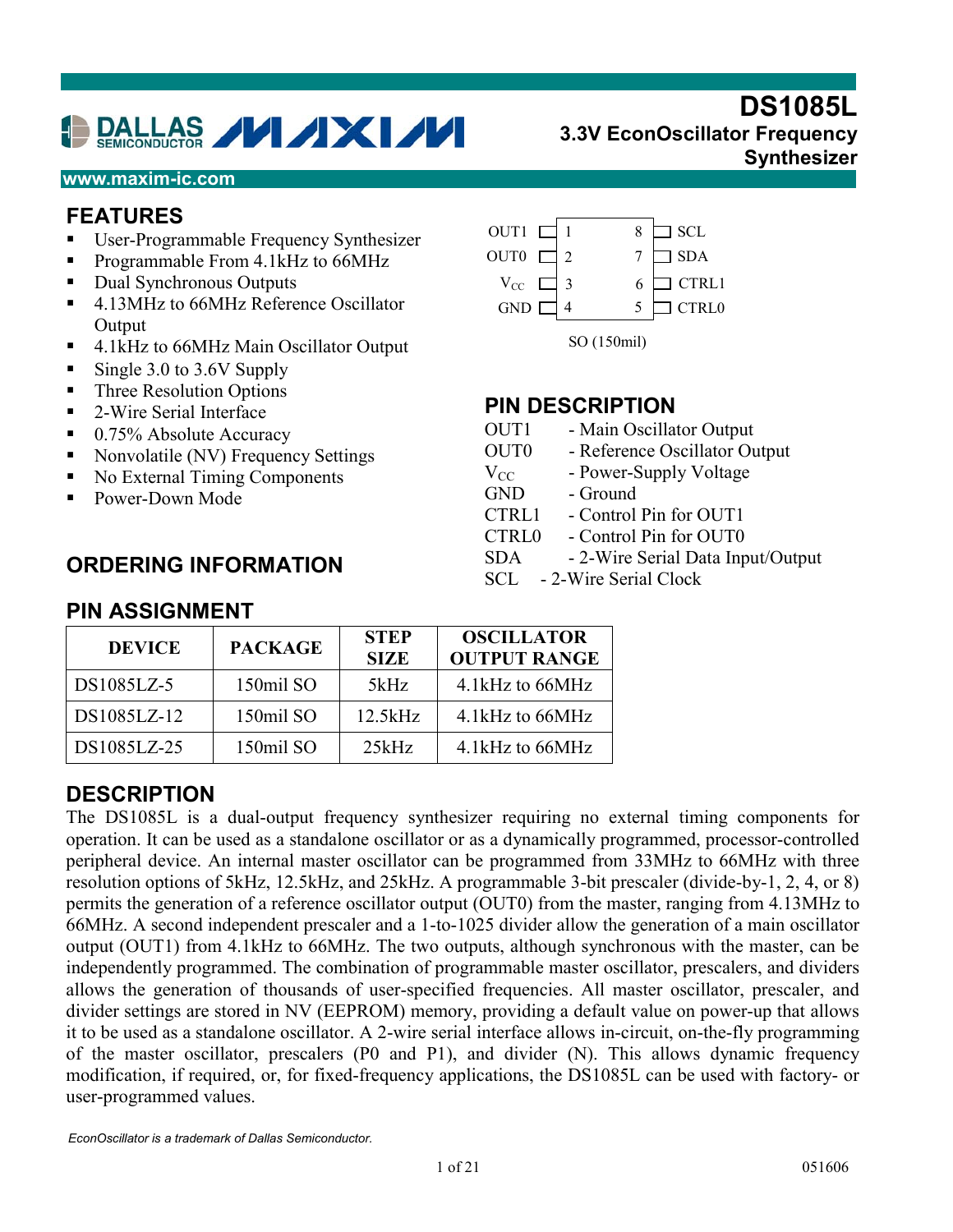External control inputs, CTRL1 and CTRL0, enable or disable the two oscillator outputs. Both outputs feature a synchronous enable that ensures no output glitches when the output is enabled and a constant time interval (for a given frequency setting) from an enable signal to the first output transition. These inputs can also be configured to disable the master oscillator, putting the device into a low-power mode for power-sensitive applications.



# **Figure 1. DS1085L BLOCK DIAGRAM**

#### **OVERVIEW**

A block diagram of the DS1085L is shown in Figure 1. The DS1085L consists of five major components:

- -Internal master oscillator (33MHz to 66MHz)
- -Master oscillator control DAC
- -Prescalers (divide-by-1, 2, 4, or 8)
- -Programmable divider (divide-by-1 to 1025)
- -Control registers

The internal master oscillator provides the reference clock (MCLK), which is fed to the prescalers and programmable dividers. The frequency of the oscillator can be user-programmed over a two-to-one range in increments equal to the step size, by means of a 10-bit control DAC. The master oscillator range is 33MHz to 66MHz, which is larger than the range possible with the 10-bit DAC resolution and available step sizes. Therefore, an additional register (OFFSET) is provided that can be used to select the range of frequency over which the DAC is used (see Table 1).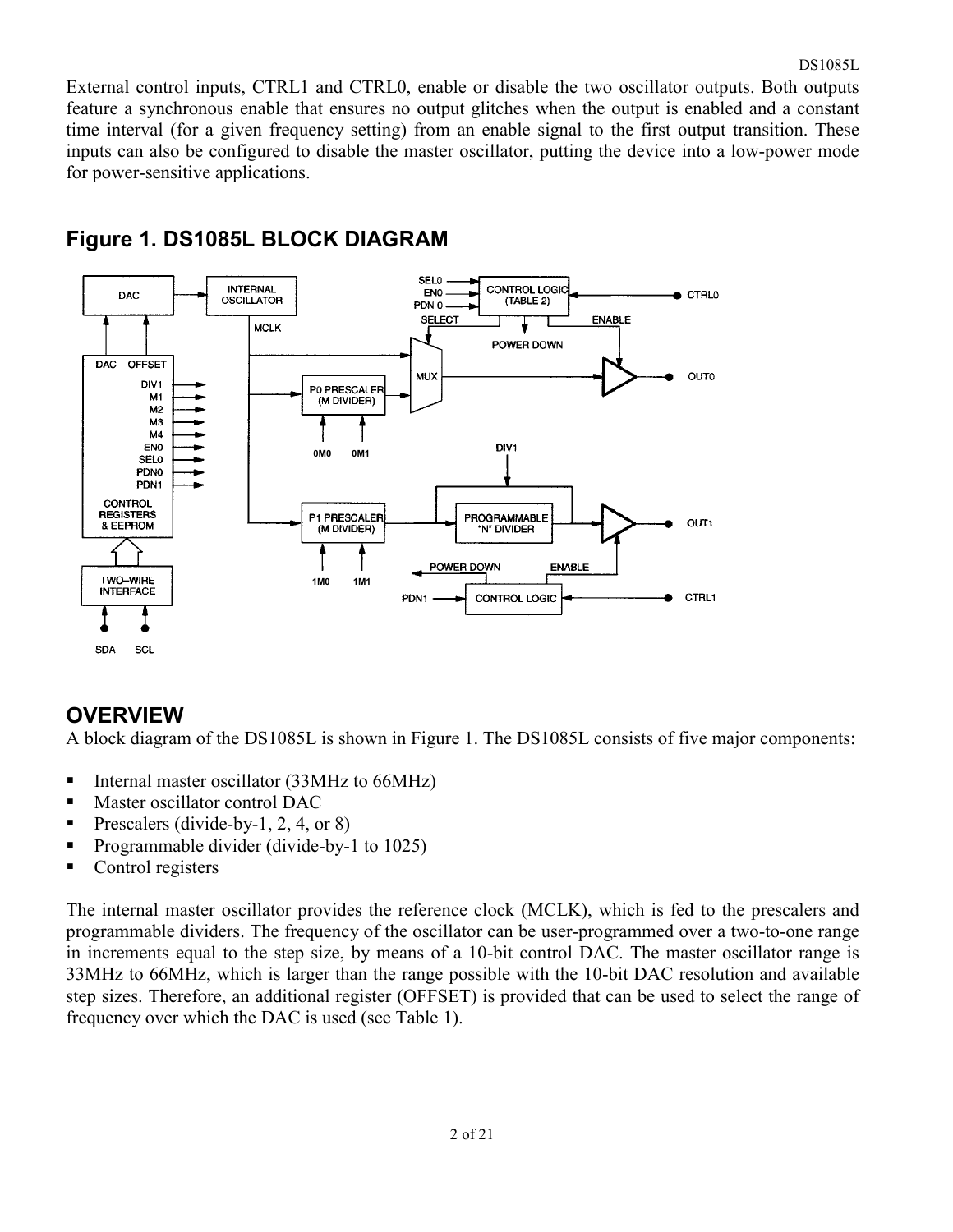| <b>Table 1. DEVICE COMPARISONS BY PART NUMBER</b> |                        |                |                          |  |  |  |  |  |  |
|---------------------------------------------------|------------------------|----------------|--------------------------|--|--|--|--|--|--|
| <b>PART NUMBER</b>                                | <b>STEP SIZE (kHz)</b> | DAC SPAN (MHz) | <b>OFFSET SIZE (MHz)</b> |  |  |  |  |  |  |
| DS1085LZ-5                                        |                        | 5.12           | 2.56                     |  |  |  |  |  |  |
| DS1085LZ-12                                       | l2.5                   | 12.80          | 3.20                     |  |  |  |  |  |  |
| DS1085LZ-25                                       |                        | 25.60          | 3.20                     |  |  |  |  |  |  |

For further description of use of the OFFSET register see the *REGISTER FUNCTIONS* section.

The master clock can be routed directly to the outputs (OUT0 and OUT1) or through separate prescalers (P0 and P1). In the case of OUT1, an additional programmable divider (N) can be used to generate frequencies down to 4.1kHz.

The prescaler (P0) divides MCLK by 1, 2, 4, or 8 before routing MCLK to the reference output (OUT0) pin.

The prescaler (P1) divides MCLK by 1, 2, 4, or 8 before routing MCLK to the programmable divider (N), and ultimately to the main output (OUT1) pin.

The programmable divider (N) divides the prescaler output (P1) by any number selected between two and 1025 (10 bits) to provide the main output (OUT1), or it can be bypassed altogether by use of the DIV1 register bit. The value of N is stored in the DIV register.

The control registers are user-programmable through a 2-wire serial interface to determine operating frequency (values of DAC, OFFSET, P0, P1, and N) and modes of operation. Once programmed, the register settings are nonvolatile and only need reprogramming if it is desired to reconfigure the device.

| <b>PIN</b>     | <b>NAME</b>      | <b>FUNCTION</b>                                                                                                                                                                                                                                     |
|----------------|------------------|-----------------------------------------------------------------------------------------------------------------------------------------------------------------------------------------------------------------------------------------------------|
|                | OUT <sub>1</sub> | This main oscillator output frequency is determined by the control<br>register settings for the oscillator (DAC and OFFSET), prescaler P1<br>(mode bits 1M0 and 1M1), and divider N (DIV).                                                          |
| $\mathcal{D}$  | OUT <sub>0</sub> | The reference output is taken from the output of the reference select mux.<br>Its frequency is determined by the control register settings for prescaler<br>P0 (mode bits 0M0 and 0M1) (see Table 2).                                               |
| 3              | Vcc              | Power Supply                                                                                                                                                                                                                                        |
| $\overline{4}$ | <b>GND</b>       | Ground                                                                                                                                                                                                                                              |
| 5              | <b>CTRL0</b>     | A multifunction control input pin that can be programmed to function as<br>a mux select, ouput enable, and/or a power-down. Its function is<br>determined by the user-programmable control register values of EN0,<br>SEL0, and PDN0 (see Table 2). |
| 6              | <b>CTRL1</b>     | A multifunction control input pin that can be programmed to function as<br>an output enable and/or a power-down. Its function is determined by the<br>user-programmable control register value of PDN1 (see Table 3).                               |
| 7              | <b>SDA</b>       | I/O pin for the 2-wire serial interface used for data transfer.                                                                                                                                                                                     |
| 8              | <b>SCL</b>       | Input pin for the 2-wire serial interface used to synchronize data<br>movement over the serial interface.                                                                                                                                           |

DIN DESCRIPTIONS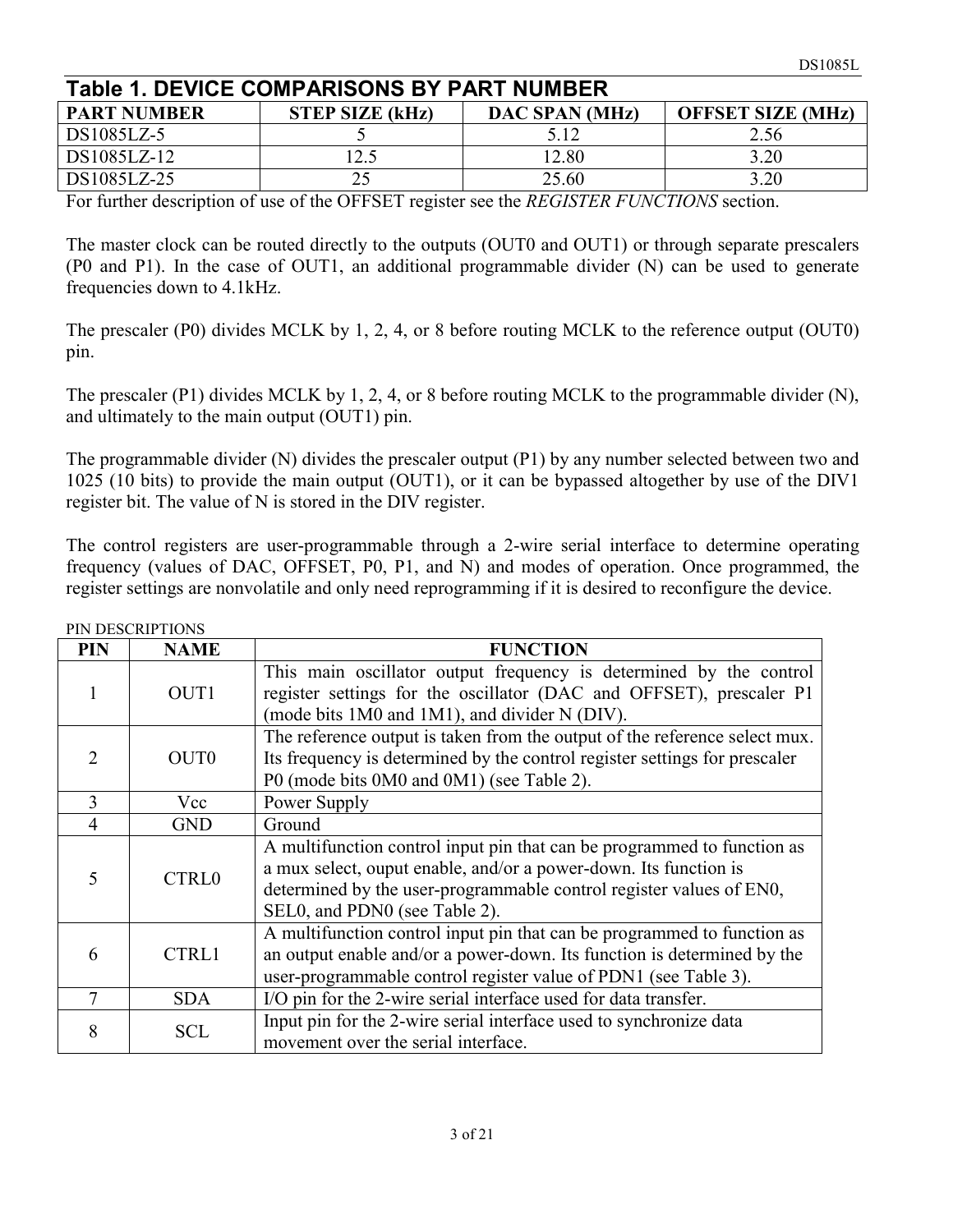|                          | <b>Table 2. DEVICE MODE USING OUT0</b> |                           |                       |                      |                                 |                              |  |  |  |  |  |
|--------------------------|----------------------------------------|---------------------------|-----------------------|----------------------|---------------------------------|------------------------------|--|--|--|--|--|
| EN <sub>0</sub><br>(BIT) | <b>SEL0</b><br>(BIT)                   | PDN <sub>0</sub><br>(BIT) | <b>CTRL0</b><br>(PIN) | <b>OUTO</b><br>(PIN) | <b>CTRL0</b><br><b>FUNCTION</b> | <b>DEVICE</b><br><b>MODE</b> |  |  |  |  |  |
|                          |                                        |                           |                       | $High-Z$             | Power-Down*                     | Power-Down***                |  |  |  |  |  |
| $\theta$                 | $\theta$                               | $\Omega$                  | $\theta$              | $High-Z$             |                                 | Active                       |  |  |  |  |  |
| $\theta$                 |                                        | $\theta$                  |                       | MCLK/M               | Mux Select                      | Active                       |  |  |  |  |  |
|                          |                                        |                           | $\theta$              | <b>MCLK</b>          |                                 |                              |  |  |  |  |  |
|                          | $\theta$                               | $\theta$                  |                       | $High-Z$             | Output Enable                   | Active                       |  |  |  |  |  |
|                          |                                        |                           | $\theta$              | <b>MCLK</b>          |                                 |                              |  |  |  |  |  |
|                          |                                        | $\theta$                  |                       | $High-Z$             | <b>Output Enable</b>            | Active**                     |  |  |  |  |  |
|                          |                                        |                           | $\theta$              | MCLK/M               |                                 |                              |  |  |  |  |  |
| $\mathbf{X}$             | $\theta$                               |                           |                       | $High-Z$             | Power-Down                      | Power-Down                   |  |  |  |  |  |
|                          |                                        |                           | $\theta$              | <b>MCLK</b>          |                                 | Active                       |  |  |  |  |  |
|                          |                                        |                           |                       | $High-Z$             | Power-Down                      | Power-Down                   |  |  |  |  |  |
| X                        |                                        |                           | MCLK/M                |                      | Active                          |                              |  |  |  |  |  |

*\* This mode is for applications where OUT0 is not used, but CTRL0 is used as a device shutdown. \*\* Factory default setting.* 

*\*\*\*See standby (power-down) current specification for power-down current range.* 

# **Table 3. DEVICE MODE USING OUT1**

| PDN1<br>(BIT) | <b>CTRL1</b><br>(PIN) | <b>CTRL1</b><br><b>FUNCTION</b> | <b>OUT1 (PIN)</b> | <b>DEVICE MODE</b>  |  |  |  |
|---------------|-----------------------|---------------------------------|-------------------|---------------------|--|--|--|
|               |                       | <b>Output Enable</b>            | <b>OUT CLK</b>    |                     |  |  |  |
|               |                       |                                 | $High-Z$          | Active <sup>*</sup> |  |  |  |
|               |                       | Power-Down                      | <b>OUT CLK</b>    | Active              |  |  |  |
|               |                       |                                 | High-Z            | Power-Down          |  |  |  |

*\*Factory default setting* 

#### **NOTE:**

Both CTRL0 and CTRL1 can be configured as power-downs. They are internally "OR" connected so either of the control pins can be used to provide a power-down function for the whole device, subject to appropriate settings of the PDN0 and PDN1 register bits (see Table 4).

#### **Table 4. SHUTDOWN CONTROL WITH PDN0 AND PDN1**

| <b>PDN0</b><br>(BIT) | PDN1<br>'BIT | <b>SHUTDOWN CONTROL</b> |
|----------------------|--------------|-------------------------|
|                      |              | <b>NONE</b>             |
|                      |              | CTRL1                   |
|                      |              | <b>CTRL0</b>            |
|                      |              | <b>CTRL1 OR CTRL0</b>   |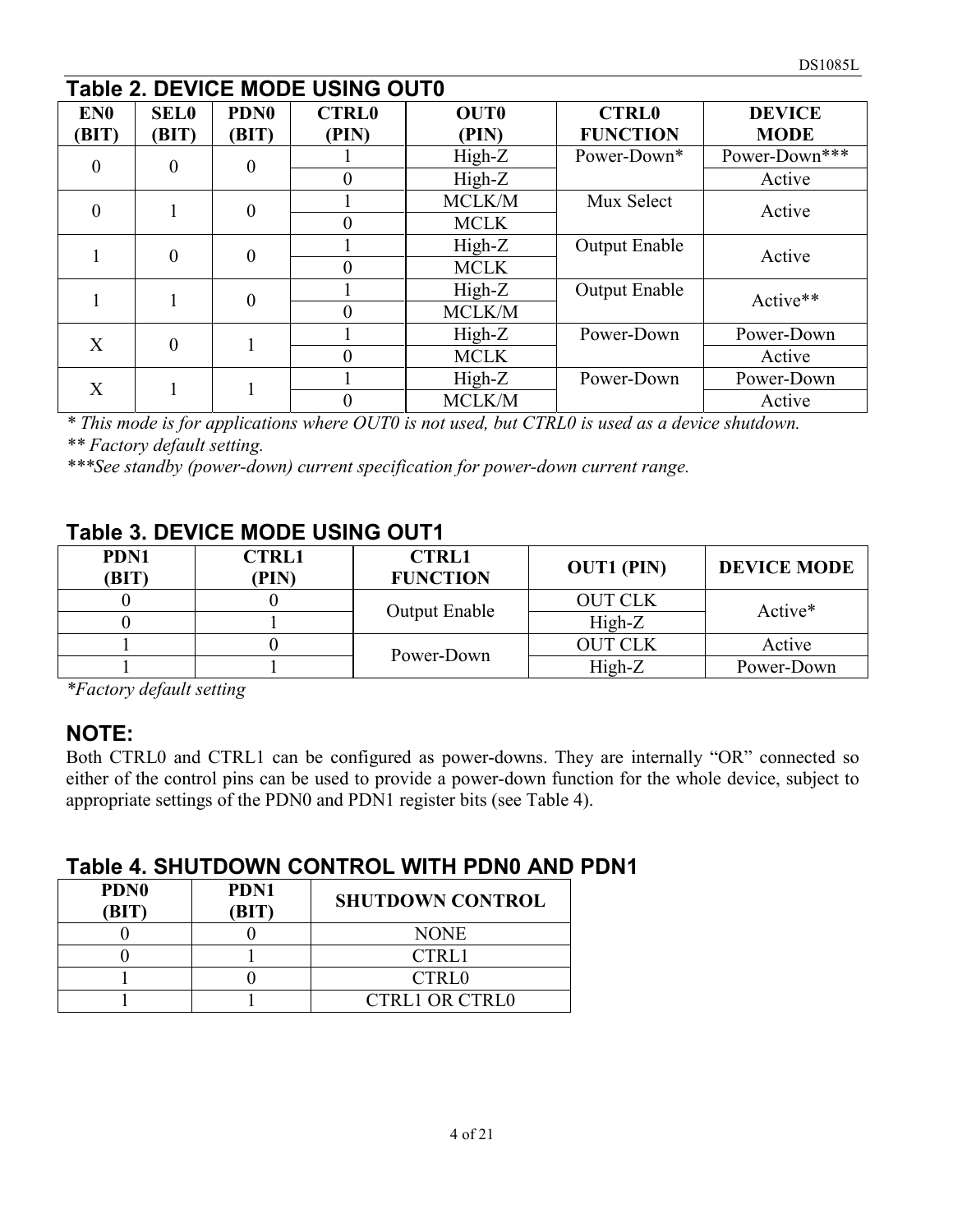## **REGISTER FUNCTIONS**

The user-programmable registers can be used to determine the mode of operation (MUX), operating frequency (DAC, OFFSET, DIV), and bus settings (ADDR). The functions of the registers are described in this section, but the details of how these registers are programmed can be found in a later section. The register settings are nonvolatile, with the values being stored automatically or as required in EEPROM when the registers are programmed through the SDA and SCL pins.

#### **DAC WORD (Address 08h)**

| <b>MSB</b>      |                             |    |    |                |    |    | LSB | <b>MSB</b> |                  |           |           |           |           |
|-----------------|-----------------------------|----|----|----------------|----|----|-----|------------|------------------|-----------|-----------|-----------|-----------|
| d9              | d8                          | d7 | d6 | d <sub>5</sub> | d4 | d3 | d2  | d1         | d0               | $\Lambda$ | $\Lambda$ | $\Lambda$ | $\lambda$ |
| First Data Byte |                             |    |    |                |    |    |     |            | Second Data Byte |           |           |           |           |
| TZ.             | $\mathbf{D}$ , $\mathbf{D}$ |    |    |                |    |    |     |            |                  |           |           |           |           |

*X = Don't care.* 

The DAC word (d0–d9) controls the frequency of the master oscillator. The resolution of this register depends on the step size of the device. The absolute frequency of the device also depends on the value of the OFFSET register (see Tables 5 and 6).

Table 5. DEVICE DEFAULT SETTINGS

|           | <b>DS1085LZ-5</b> |               |           | <b>DS1085LZ-12</b> |               | <b>DS1085LZ-25</b> |            |               |  |  |
|-----------|-------------------|---------------|-----------|--------------------|---------------|--------------------|------------|---------------|--|--|
| Freauencv | DAC               | <b>Offset</b> | Freauencv | <b>DAC</b>         | <b>Offset</b> | Frequency          | <b>DAC</b> | <b>Offset</b> |  |  |
| 48.58MHz  | 500               | OS            | 3MHz      | 600                | OS            | 50.9MHz            | 500        | ОS            |  |  |

For any given value of OFFSET the master oscillator frequency can be derived as follows:

Frequency = Min Frequency + DAC x Step Size

where: Min frequency is the lowest frequency shown in Table 6 for the corresponding offset.

DAC is the value of the DAC register  $(0-1023)$ .

Step size is the step size of the device (5kHz, 12.5kHz, or 25kHz).

OS is the decimal, integer value of the 5 MSBs of the RANGE register.

|     | OFFSET BYTE (Address 0Eh) |  |  |    |
|-----|---------------------------|--|--|----|
| MSB |                           |  |  |    |
| л   |                           |  |  | O0 |

 $= Don't care.$ 

The OFFSET byte (O0–O4) determines the range of frequencies that can be obtained within the absolute minimum and maximum range of the oscillator. Correct operation of the device is not guaranteed for values of OFFSET not shown in Table 6.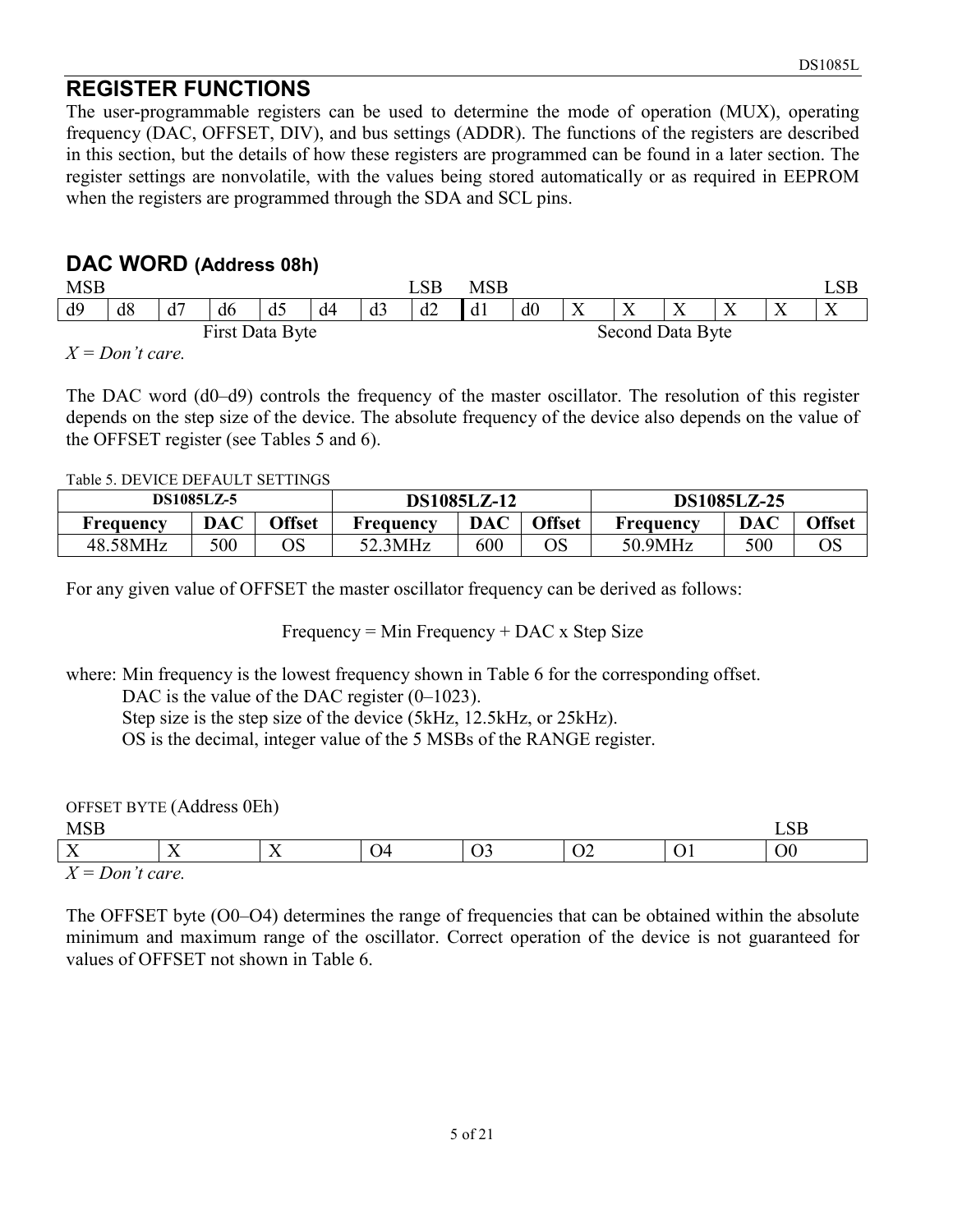#### Table 6. FREQUENCY vs. OFFSET

|               | <b>DS1085LZ-5</b>                | DS1085LZ-12                      | DS1085LZ-25                      |
|---------------|----------------------------------|----------------------------------|----------------------------------|
| <b>OFFSET</b> | <b>FREQUENCY</b><br><b>RANGE</b> | <b>FREQUENCY</b><br><b>RANGE</b> | <b>FREQUENCY</b><br><b>RANGE</b> |
| $OS - 10$     |                                  |                                  |                                  |
| $OS - 9$      |                                  |                                  |                                  |
| $OS - 8$      |                                  |                                  |                                  |
| $OS - 7$      |                                  |                                  |                                  |
| $OS - 6$      | 30.7 to 35.8                     | 25.6 to 38.4                     | 19.2 to 44.8                     |
| $OS - 5$      | 33.3 to 38.4                     | 28.8 to 41.6                     | 22.4 to 48.0                     |
| $OS - 4$      | 35.8 to 41.0                     | 32.0 to 44.8                     | 25.6 to 51.2                     |
| $OS - 3$      | 38.4 to 43.5                     | 35.2 to 48.0                     | 28.8 to 54.4                     |
| $OS - 2$      | 41.0 to 46.1                     | 38.4 to 51.2                     | 32.0 to 57.6                     |
| $OS - 1$      | 43.5 to 48.6                     | 41.6 to 54.4                     | 35.2 to 60.8                     |
| $OS^*$        | 46.1 to 51.2                     | 44.8 to 57.6                     | 38.4 to 64.0                     |
| $OS + 1$      | 48.6 to 53.8                     | 48.0 to 60.8                     | 41.6 to 67.2                     |
| $OS + 2$      | 51.2 to 56.3                     | 51.2 to 64.0                     | 44.8 to 70.4                     |
| $OS + 3$      | 53.8 to 58.9                     | 54.4 to 67.2                     | 48.0 to 73.6                     |
| $OS + 4$      | 56.3 to 61.4                     | 57.6 to 70.4                     | 51.2 to 76.8                     |
| $OS + 5$      | 58.9 to 64.0                     | 60.8 to 73.6                     | 54.4 to 80.0                     |
| $OS + 6$      | 61.4 to 66.6                     | 64.0 to 76.8                     | 57.6 to 83.2                     |

*\*OS is the OFFSET default setting. OS is the integer value of the five MSBs of RANGE register.* 

*These ranges include values outside the oscillator range of 33MHz to 66MHz. When using these ranges, values of DAC must be chosen to keep the oscillator within range. Correct operation of the device is not guaranteed outside the range 33MHz to 66MHz.* 

#### **MUX WORD (Address 02h)**

The MUX word controls several functions. Its bits are organized as follows:

|             | <b>MSB</b>     |      |             | <b>MSB</b><br>LSB |                 |                 |                 |     |           |      |              |              |              |              |              |              |
|-------------|----------------|------|-------------|-------------------|-----------------|-----------------|-----------------|-----|-----------|------|--------------|--------------|--------------|--------------|--------------|--------------|
| <b>NAME</b> | $\star$        | PDN1 | <b>PDN0</b> | <b>SEL0</b>       | EN <sub>0</sub> | 0 <sub>M1</sub> | 0 <sub>M0</sub> | 1M1 | <b>M0</b> | DIV1 | –            | -            | –            | –            |              | –            |
| Default     | $\overline{0}$ |      |             |                   |                 |                 |                 |     |           |      | $\mathbf{v}$ | $\mathbf{v}$ | $\mathbf{v}$ | $\mathbf{v}$ | $\mathbf{v}$ | $\mathbf{v}$ |
| Setting     |                |      |             |                   |                 |                 |                 |     |           |      |              |              | ∡            |              | $\Lambda$    |              |

*\* This bit must be set to zero.* 

*X = Don't care.*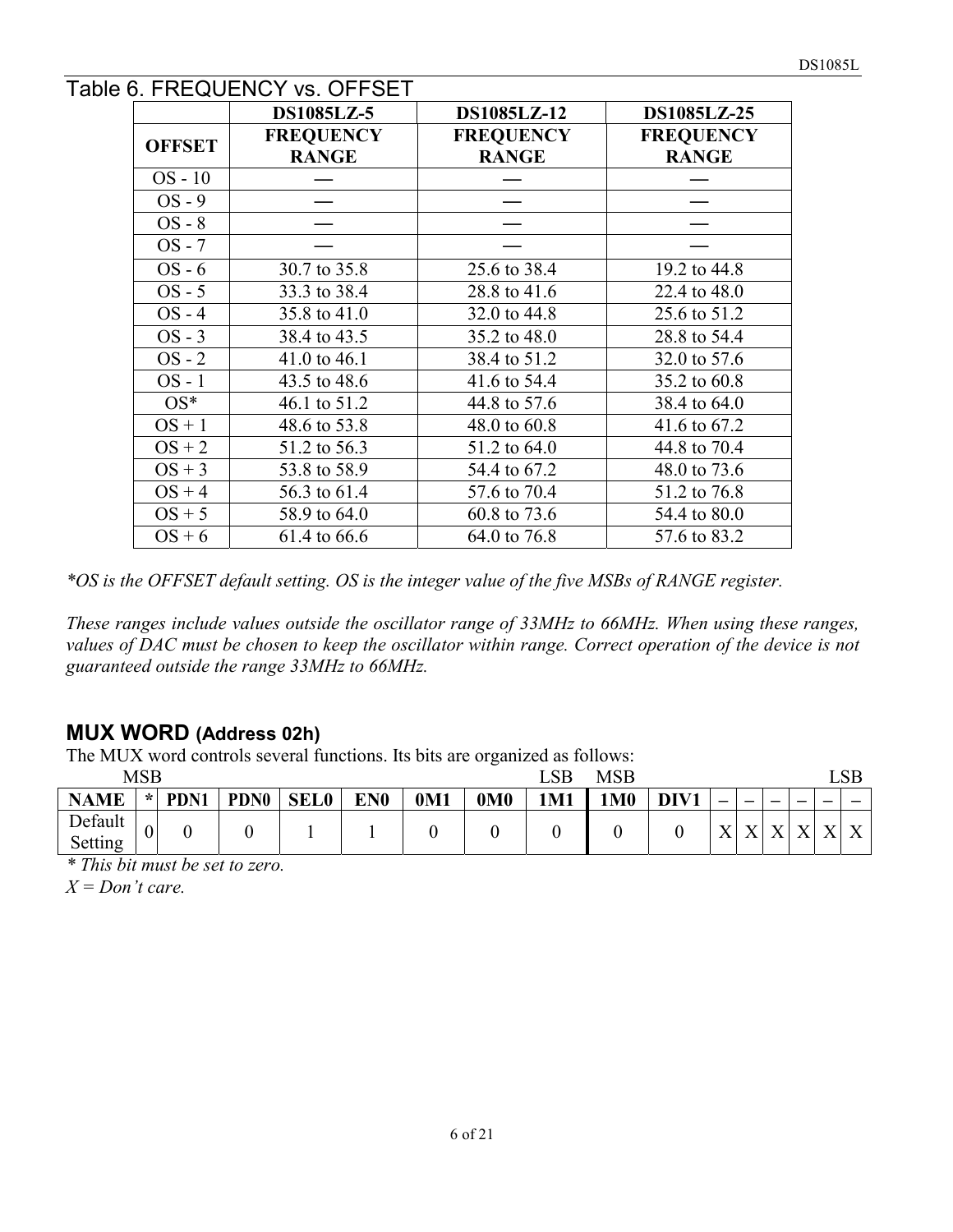The functions of the individual bits are described in the following paragraphs.

#### **DIV1 (Default Setting = 0) This bit allows the output of the prescaler P1 to be routed directly to the OUT1 pin (DIV1 = 1). In this condition, the N divider is bypassed so the programmed value of N is ignored. If DIV1 = 0, the N divider functions normally.**

## **EN0 (Default Setting = 1)**

If  $EN0 = 1$  and  $PDN0 = 0$ , the CTRL0 functions as an output enable for OUT0, the frequency of the output being determined by the SEL0 bit.

If PDN0 = 1, the EN0 bit is ignored, CTRL0 functions as a power-down, and OUT0 is always enabled on power-up, its frequency determined by the SEL0 bit.

If  $EN0 = 0$ , the function of CTRL0 is determined by the SEL0 and PDN0 bits (see Table 2).

#### **SEL0 (Default Setting = 1)**

If  $SELO = 1$  and  $ENO = PDNO = 0$ , the CTRLO pin determines whether the prescaler is bypassed, controlling the output frequency.

If  $CTRL0 = 0$ , the output frequency equals MCLK.

If CTRL0 = 1, the output frequency equals MCLK/M.

If either  $EN0$  or  $PDNA0 = 1$ , the CTRL0 pin functions as an output enable or power-down and the SEL0 bit determines whether the prescaler is bypassed, thus controlling the output frequency.

If  $SELO = 0$ , the output is MCLK, the master clock frequency.

If  $SELO = 1$ , the output is the output frequency of the M prescaler (see Table 2).

#### **PDN0 (Default Setting = 0)**

If PDN0 = 1, the CTRL0 performs a power-down function, regardless of the setting of the other bits.

If PDN0 = 0, the function of CTRL0 is determined by the values of EN0 and SEL0 (see Table 2).

#### **0M0, 0M1, 1M0, 1M1 (Default Setting = 0)**

These bits set the prescaler's (P0 and P1) divisor (M) to 1, 2, 4, or 8 (see Table 7a and 7b).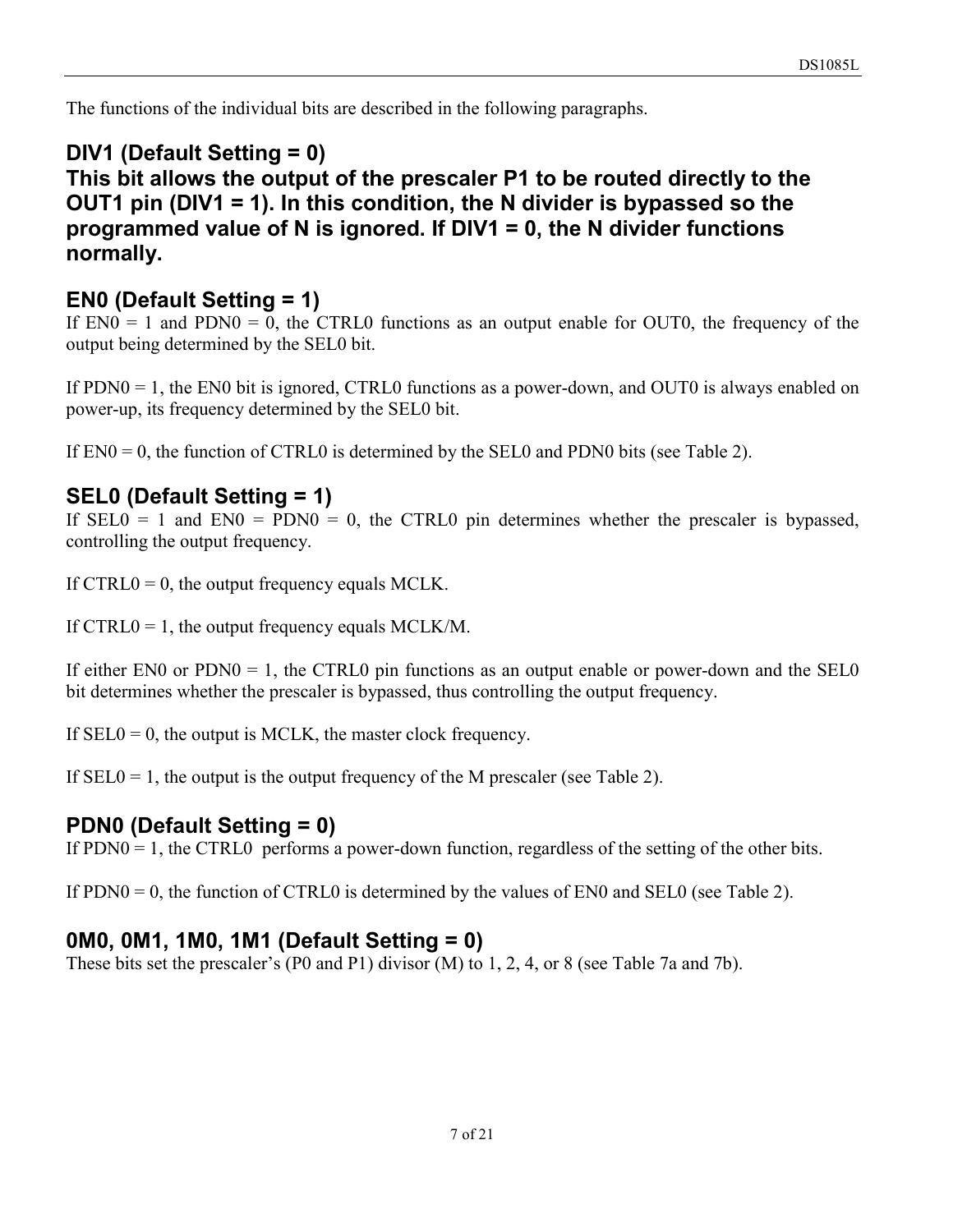# **Table 7a. PRESCALER P0 DIVISOR M SETTINGS**

| 0M1 | 0 <sub>M0</sub> | <b>PRESCALER P0</b> |
|-----|-----------------|---------------------|
|     |                 | <b>DIVISOR</b> "M"  |
|     |                 | 1 *                 |
|     |                 |                     |
|     |                 |                     |
|     |                 |                     |

*\*Factory Default Setting* 

# **Table 7b. PRESCALER P1 DIVISOR M SETTINGS**

| 1M1 | 1M <sub>0</sub> | <b>PRESCALER P1</b><br><b>DIVISOR</b> "M" |
|-----|-----------------|-------------------------------------------|
|     |                 | 1 *                                       |
|     |                 |                                           |
|     |                 |                                           |
|     |                 |                                           |

*\*Factory Default Setting* 

#### **NOTE:**

When  $EN0 = SEL0 = PDN0 = 0$ , CTRL0 also functions as a power-down. This is a special case for situations when OUT0 is not used. Under these conditions all the circuitry associated with OUT0 is powered down. OUT0 is powered down (see Table 2).

# **PDN1 (Default Setting = 0)**

If  $PDN1 = 1$ , CTRL1 functions as a power-down (see Table 3).

If PDN1 = 0, CTRL1 functions as an output enable for OUT1 (see Table 3).

# **NOTES FOR OUTPUT ENABLE AND POWER-DOWN:**

- 1) Both enables are "smart" and wait for the output to be low before going High-Z.
- 2) A power-down sequence first disables both outputs before powering down the device.
- 3) On power-up, the outputs are disabled until the clock has stabilized (~8000 cycles).
- 4) In power-down mode the device cannot be programmed.
- 5) A power-down command must persist for at least two cycles of the lowest output frequency plus  $10\mu s$ .

#### **DIV WORD (N) (Address 01h)**

| <b>MSB</b>      |            |    |                |                |                |                | $\_SB$         | MSB            |                  |              |                           |                           |                           |                           |                           |
|-----------------|------------|----|----------------|----------------|----------------|----------------|----------------|----------------|------------------|--------------|---------------------------|---------------------------|---------------------------|---------------------------|---------------------------|
| N <sub>9</sub>  | N8         | N7 | N <sub>6</sub> | N <sub>5</sub> | N <sub>4</sub> | N <sub>3</sub> | N <sub>2</sub> | N <sub>1</sub> | N <sub>0</sub>   | $\mathbf{v}$ | $\mathbf{v}$<br>$\Lambda$ | $\mathbf{v}$<br>$\Lambda$ | $\mathbf{v}$<br>$\Lambda$ | $\mathbf{v}$<br>$\Lambda$ | $\mathbf{v}$<br>$\Lambda$ |
| First Data Byte |            |    |                |                |                |                |                |                | Second Data Byte |              |                           |                           |                           |                           |                           |
| <b>T</b>        | $\sqrt{ }$ |    |                |                |                |                |                |                |                  |              |                           |                           |                           |                           |                           |

*X = Don't care.*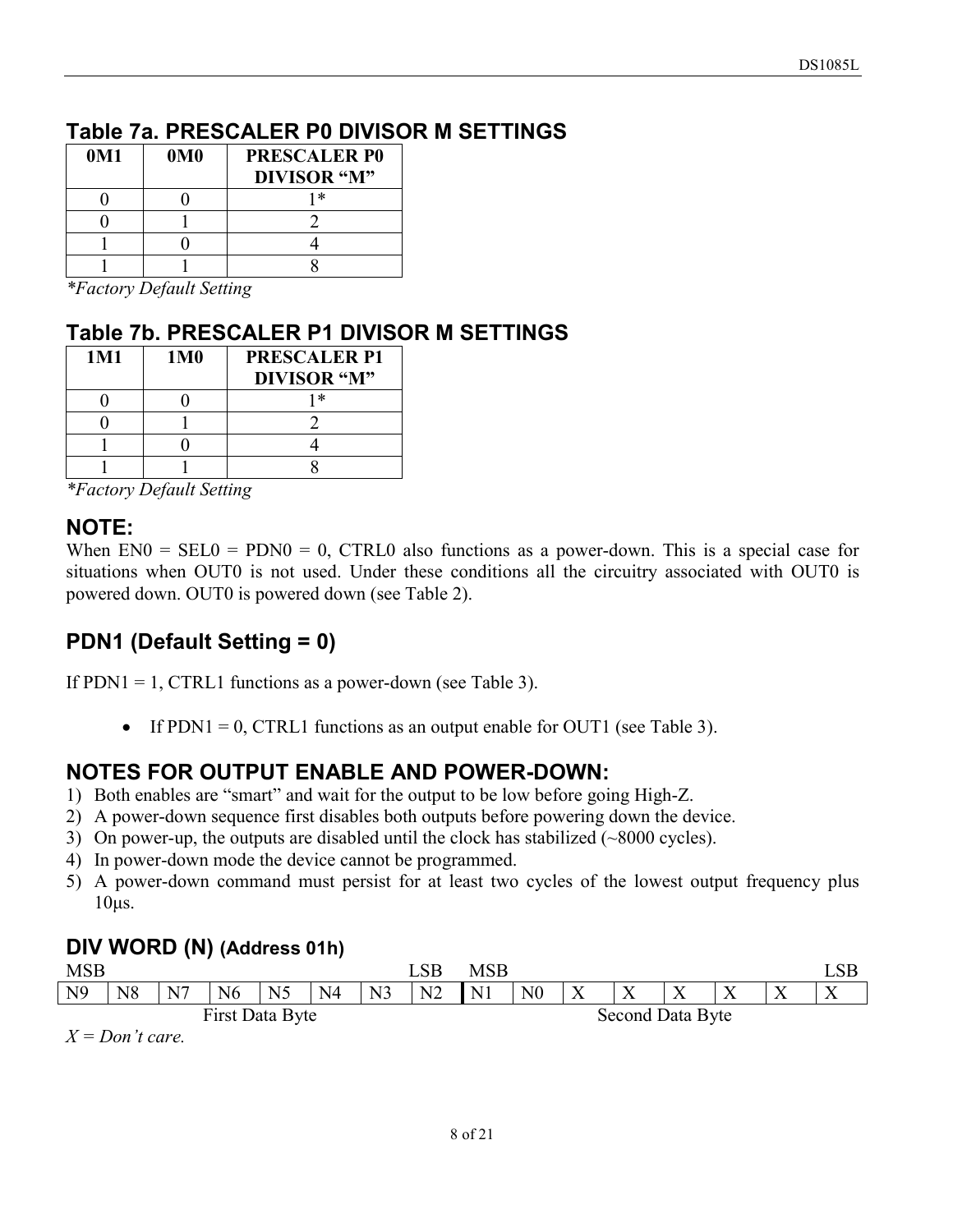# **N**

The DIV word sets the programmable divider. These 10 bits (N0–N9) determine the value of the programmable divider (N). The range of divisor values is from two to 1025, and is equal to the programmed value of N plus 2 (see Table 8).

#### **Table 8. PROGRAMMABLE DIVISOR N VALUES**

| <b>BIT VALUE</b>  | <b>DIVISOR</b> (N) |
|-------------------|--------------------|
| 00000000 00XXXXXX | 2*                 |
| 00000000 01XXXXXX |                    |
|                   |                    |
|                   |                    |
|                   |                    |
|                   |                    |
| 11111111 11XXXXXX | 1025               |

*\* Factory Default Setting* 

# **ADDR BYTE (Address 0Dh)**

|             | <b>MSB</b> |                |         |          |    |                |    |           |
|-------------|------------|----------------|---------|----------|----|----------------|----|-----------|
| <b>NAME</b> |            |                |         |          | WC | A <sub>2</sub> | A1 | $\bf{A0}$ |
| Factory     | --<br>∡⊾   | <b>T</b><br>∡⊾ | T.<br>∡ | T.<br>∡⊾ |    |                |    |           |
| Default     |            |                |         |          |    |                |    |           |

*X = Don't care.* 

# **A0, A1, A2 (Default Setting = 000)**

These device select bits determine the 2-wire address of the device.

# **WC (Default Setting = 0)**

This bit determines when/if the EEPROM is written to after register contents have been changed. If  $WC = 0$ , EEPROM is written automatically after a write register command. If  $WC = 1$ , EEPROM is only written when the "WRITE" command is issued. In applications where the register contents are frequently rewritten, WC should be set to 1; otherwise, it is necessary to wait for an EEPROM write cycle to complete (up to 10ms) between writing to the registers. Regardless of the value of the WC bit, when the ADDR register (A0, A1, A2) is written, the current value in all registers (DAC, OFFSET, DIV, MUX, and ADDR) are immediately to the EEPROM.

# **RANGE REGISTER (Address 37h)**

| <b>MSB</b>      |     |     |                 |     |                                |                           |                           |                           |                  |                  |                  |          |             |                           | <b>LSB</b> |
|-----------------|-----|-----|-----------------|-----|--------------------------------|---------------------------|---------------------------|---------------------------|------------------|------------------|------------------|----------|-------------|---------------------------|------------|
| OS <sub>5</sub> | OS4 | OS3 | OS <sub>2</sub> | OS1 | $\mathbf{v}$<br>v<br>$\Lambda$ | $\mathbf{x}$<br>$\Lambda$ | $\mathbf{v}$<br>$\Lambda$ | $\mathbf{v}$<br>$\Lambda$ | $-$<br>$\Lambda$ | $-$<br>$\Lambda$ | $-$<br>$\Lambda$ | $-$<br>△ | $ -$<br>. . | $\mathbf{v}$<br>$\Lambda$ | $-$<br>Δ   |

The first five bits of the RANGE register contain the default OFFSET value. The decimal value of the RANGE register is the value OS that is referred to in Table 6. The RANGE register is read-only.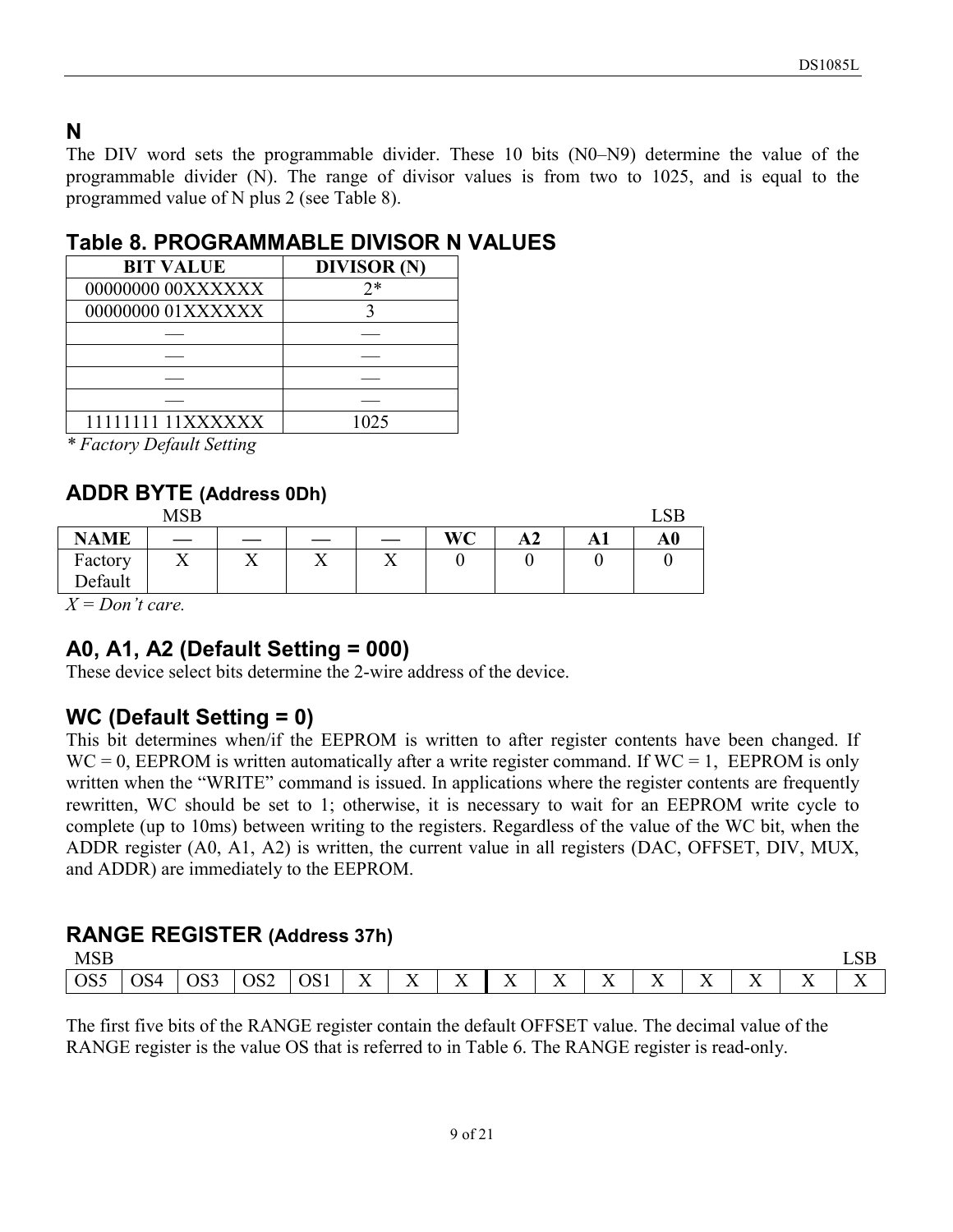# **COMMAND SET**

Data and control information is read from and written to the DS1085L in the format shown in Figure 3. To write to the DS1085L, the master issues the slave address of the DS1085L and the  $R/\overline{W}$  bit is set to 0. After receiving an acknowledge, the bus master provides a command protocol. After receiving this protocol, the DS1085L issues an acknowledge, and then the master can send data to the DS1085L. If the DS1085L is to be read, the master must send the command protocol as before, and then issue a repeat START condition and then the control byte again, this time with the  $R/\overline{W}$  bit set to 1 to allow reading of the data from the DS1085L. The command set for the DS1085L is listed as follows:

# **Access DAC [08h]**

If  $R/\overline{W}$  is 0, this command writes to the DAC register. After issuing this command, the next data byte values are written into the DAC register. If  $R/\overline{W}$  is 1, the next data bytes read are the values stored in the DAC register. This is a 2-byte transfer, the first byte contains the eight MSBs, and the second byte contains the two LSBs in the most significant positions of the data byte. The remaining six bits are ignored and can be written with any value (if read, these bits are 0).

# **Access OFFSET [0Eh]**

If  $R/\overline{W}$  is 0, this command writes to the OFFSET register. After issuing this command, the next data byte value is written into the OFFSET register. If  $R/\overline{w}$  is 1, the next data byte read is the value stored in the OFFSET register. This is a single-byte transfer of which only the five LSBs (last five bits) are used. The remaining three bits can be written with any value to complete the data byte (if read, these bits are 1).

# **Access DIV [01h]**

If  $R/\overline{W}$  is 0, this command writes to the DIV register. After issuing this command, the next data byte values are written into the DIV register. If  $R/\overline{W}$  is 1, the next data bytes read are the values stored in the DIV register. This register has a 10-bit value. The upper eight bits are sent first, followed by a second byte that contains the two LSBs of the register value in the most significant positions of the data byte. The remaining six bits are ignored and can be set to any value (if read, these bits are 0).

# **Access MUX [02h]**

If  $R/\overline{W}$  is 0, this command writes to the MUX register. After issuing this command, the next data byte values are written into the MUX register. If  $R/\overline{W}$  is 1, the next data bytes read are the values stored in the MUX register. This register has a 10-bit value. The upper eight bits are sent first, followed by a second byte that contains the two LSBs of the register value in the most significant positions of the data byte. The remaining six bits are ignored and can be set to any value (if read, these bits are 0).

# **Access ADDR [0Dh]**

If  $R/\overline{W}$  is 0, this command writes to the ADDR register. After issuing this command, the next data byte value is written into the ADDR register. If  $R/\overline{W}$  is 1, the next data byte read is the value stored in the ADDR register. This is a single-byte transfer. This register has a 5-bit value, the first three bits of a write can be any value followed by the five active bits (if read, the first three bits are 0).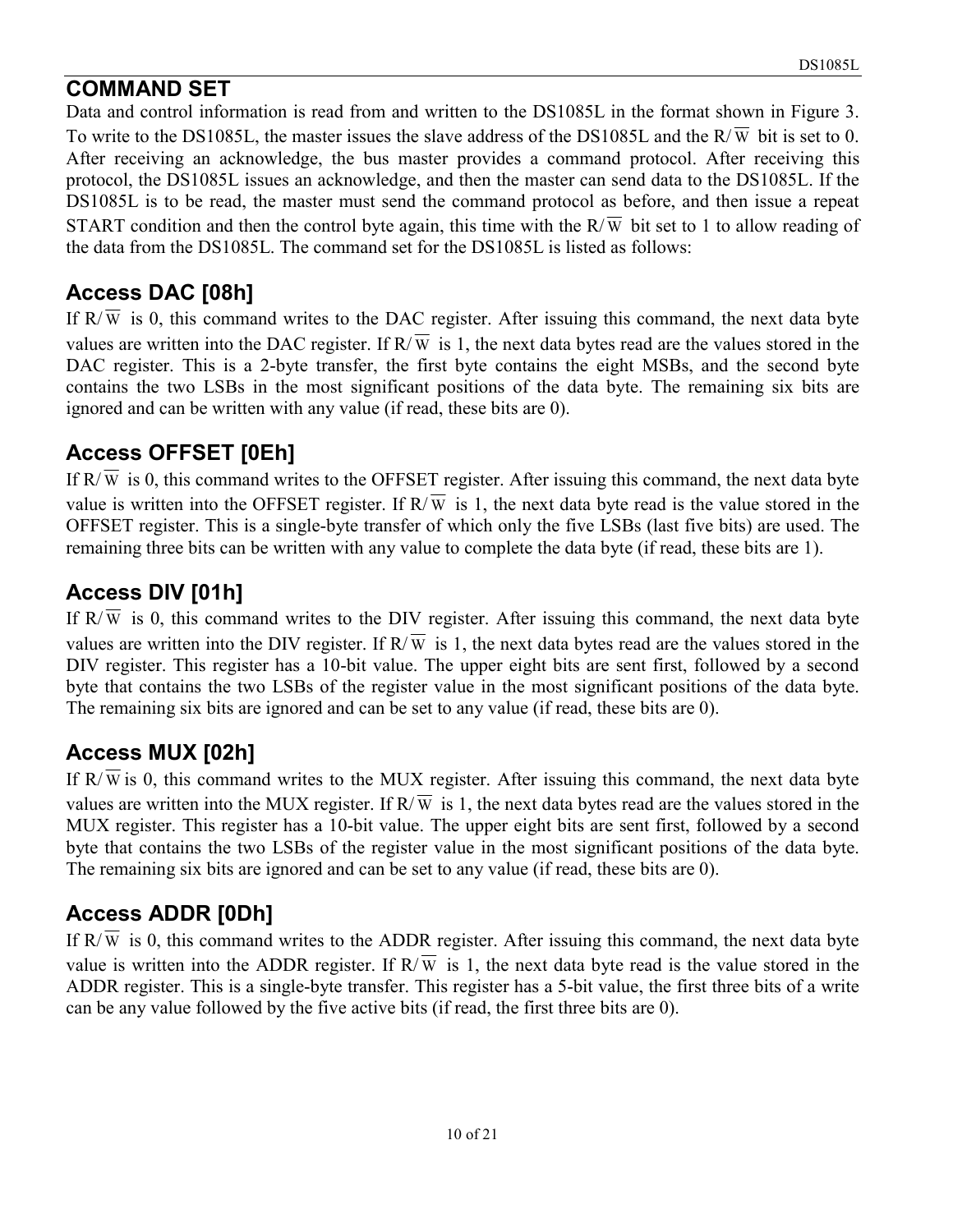# **Access RANGE [37h]**

If  $R/\overline{w}$  is 1, the next data bytes read are the values stored in the RANGE register. This register has a 14bit value. The upper eight bits are sent first, followed by a second byte that contains the five LSBs of the register value in the most significant positions of the data byte. The upper five MSB's of the first byte contain the OS value for the frequency adjust Table 6. The register is read-only.

# **Write E2 [3Fh]**

If  $WC = 0$ , the EEPROM is automatically written to at the end of each write command. This is a DEFAULT condition. In this case the command "WRITE  $E2$ " is not needed. If WC = 1, the EEPROM is written when the "WRITE E2" command is issued. On receipt of the "WRITE E2" command, the contents of the DAC, OFFSET, ADDR, DIV and MUX registers are written into the EEPROM, thus locking in the register settings.

*EXCEPTION: The DAC, OFFSET, ADDR, DIV, and MUX registers are always automatically written to EEPROM after a write to the ADDR register regardless of the value of the WC bit.*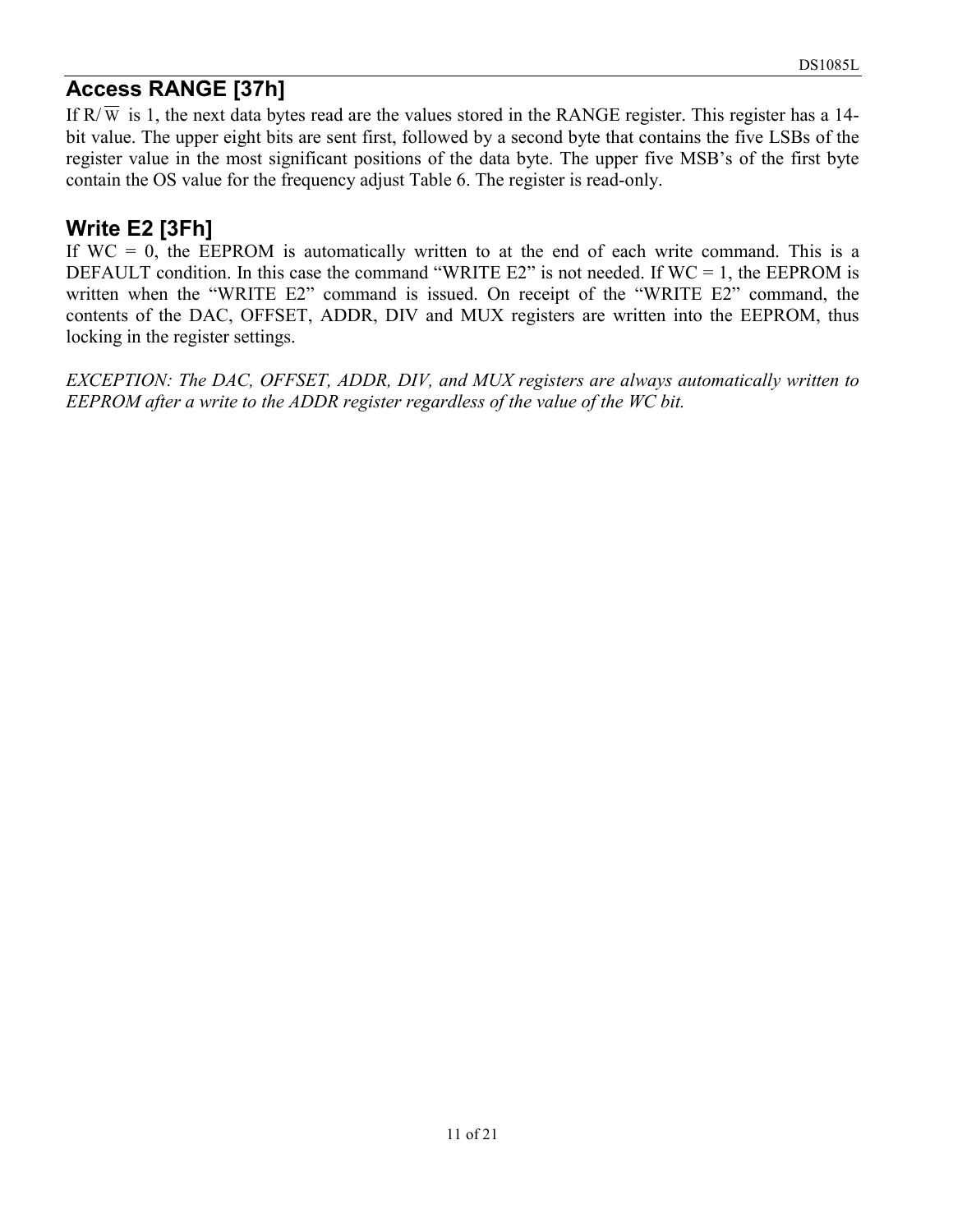# **2-WIRE SERIAL DATA BUS**

The DS1085L communicates through a 2-wire serial interface. A device that sends data onto the bus is defined as a transmitter, and a device receiving data as a receiver. The device that controls the message is called a "master." The devices that are controlled by the master are "slaves." A master device that generates the serial clock (SCL), controls the bus access, and generates the START and STOP conditions must control the bus. The DS1085L operates as a slave on the 2–wire bus. Connections to the bus are made through the open-drain I/O lines SDA and SCL.

The following bus protocol has been defined (see Figure 2):

- Data transfer can be initiated only when the bus is not busy.
- -During data transfer, the data line must remain stable whenever the clock line is HIGH. Changes in the data line while the clock line is high are interpreted as control signals.

Accordingly, the following bus conditions have been defined:

**Bus not busy:** Both data and clock lines remain HIGH.

**Start data transfer:** A change in the state of the data line, from HIGH to LOW, while the clock is HIGH, defines a START condition.

**Stop data transfer:** A change in the state of the data line, from LOW to HIGH, while the clock line is HIGH, defines the STOP condition.

**Data valid:** The state of the data line represents valid data when, after a START condition, the data line is stable for the duration of the HIGH period of the clock signal. The data on the line must be changed during the LOW period of the clock signal. There is one clock pulse per bit of data.

Each data transfer is initiated with a START condition and terminated with a STOP condition. The number of data bytes transferred between START and STOP conditions is not limited, and is determined by the master device. The information is transferred byte-wise and each receiver acknowledges with a ninth bit.

Within the bus specifications a regular mode (100kHz clock rate) and a fast mode (400kHz clock rate) are defined. The DS1085L works in both modes.

**Acknowledge:** Each receiving device, when addressed, is obliged to generate an acknowledge after the byte has been received. The master device must generate an extra clock pulse that is associated with this acknowledge bit.

A device that acknowledges must pull down the SDA line during the acknowledge clock pulse in such a way that the SDA line is stable LOW during the HIGH period of the acknowledge-related clock pulse. Of course, setup and hold times must be taken into account. When the DS1085L EEPROM is being written to, it is not able to perform additional responses. In this case, the slave DS1085L sends a not acknowledge to any data transfer request made by the master. It resumes normal operation when the EEPROM operation is complete.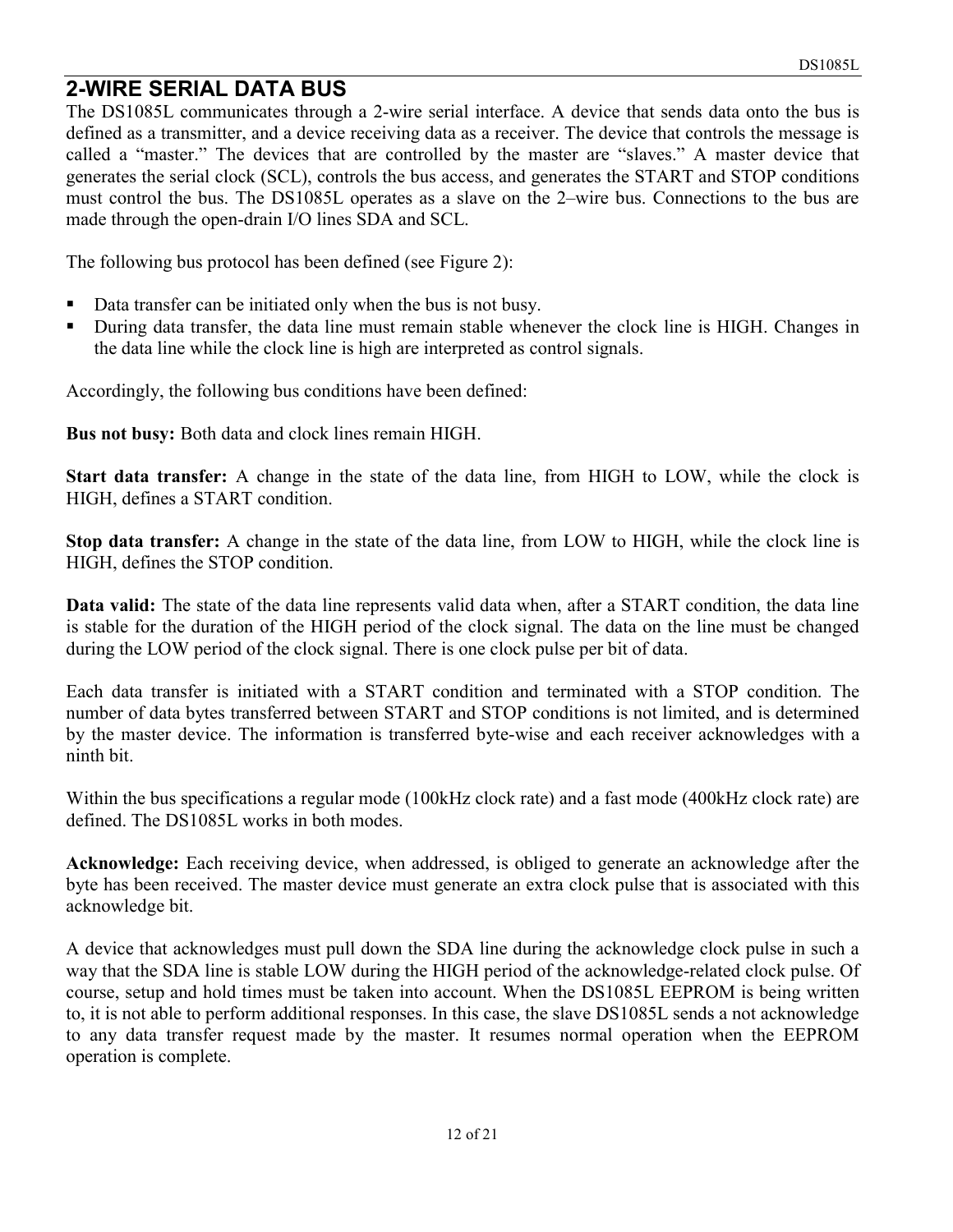A master must signal an end of data to the slave by not generating an acknowledge bit on the last byte that has been clocked out of the slave. In this case, the slave must leave the data line HIGH to enable the master to generate the STOP condition.



#### **Figure 2. DATA TRANSFER ON 2-WIRE SERIAL BUS**

Figures 2, 3, and 4 detail how data transfer is accomplished on the 2-wire bus. Depending upon the state of the R/W bit, two types of data transfer are possible:

- 1) **Data transfer from a master transmitter to a slave receiver.** The first byte transmitted by the master is the slave address. Next follows a number of data bytes. The slave returns an acknowledge bit after each received byte.
- 2) **Data transfer from a slave transmitter to a master receiver.** The first byte (the slave address) is transmitted by the master. The slave then returns an acknowledge bit. Next follows a number of data bytes transmitted by the slave to the master. The master returns an acknowledge bit after all received bytes other than the last byte. At the end of the last received byte, a not acknowledge is returned.

The master device generates all of the serial clock pulses and the START and STOP conditions. A transfer is ended with a STOP condition or with a repeated START condition. Since a repeated START condition is also the beginning of the next serial transfer, the bus is not released.

The DS1085L can operate in the following two modes:

- 1) **Slave receiver mode:** Serial data and clock are received through SDA and SCL. After each byte is received, an acknowledge bit is transmitted. START and STOP conditions are recognized as the beginning and end of a serial transfer. Address recognition is performed by hardware after reception of the slave address and direction bit.
- 2) **Slave transmitter mode:** The first byte is received and handled as in the slave receiver mode. However, in this mode, the direction bit indicates that the transfer direction is reversed. Serial data is transmitted on SDA by the DS1085L while the serial clock is input on SCL. START and STOP conditions are recognized as the beginning and end of a serial transfer.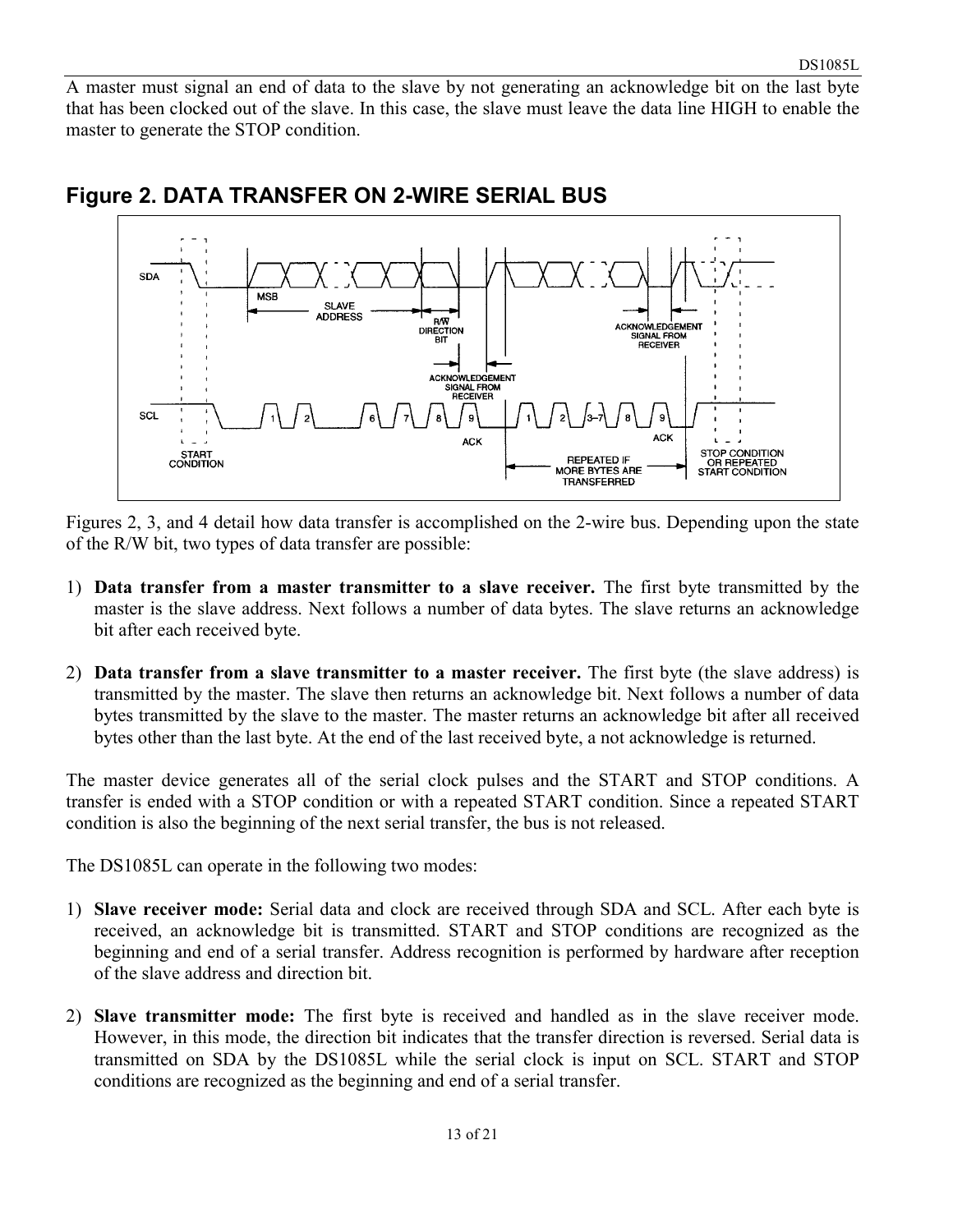## **SLAVE ADDRESS**

A control byte is the first byte received following the START condition from the master device. The control byte consists of a 4-bit control code; for the DS1085L, this is set as 1011 binary for read and write operations. The next three bits of the control byte are the device select bits (A2, A1, A0). The address bits to which the DS1085L responds are factory set to 000, but can be altered by writing new values to the ADDR register. After the new address is written, the DS1085L responds only to the new address bit values. The master uses this to select which of eight devices are to be accessed. The set bits are in effect the three least significant bits of the slave address. The last bit of the control byte (R/W) defines the operation to be performed. When set to a 1, a read operation is selected; when set to a 0, a write operation is selected. Following the START condition, the DS1085L monitors the SDA bus checking the device type identifier being transmitted. Upon receiving the 1011 code and appropriate device select bits, the slave device outputs an acknowledge signal on the SDA line.



#### **Figure 3. TIMING DIAGRAM**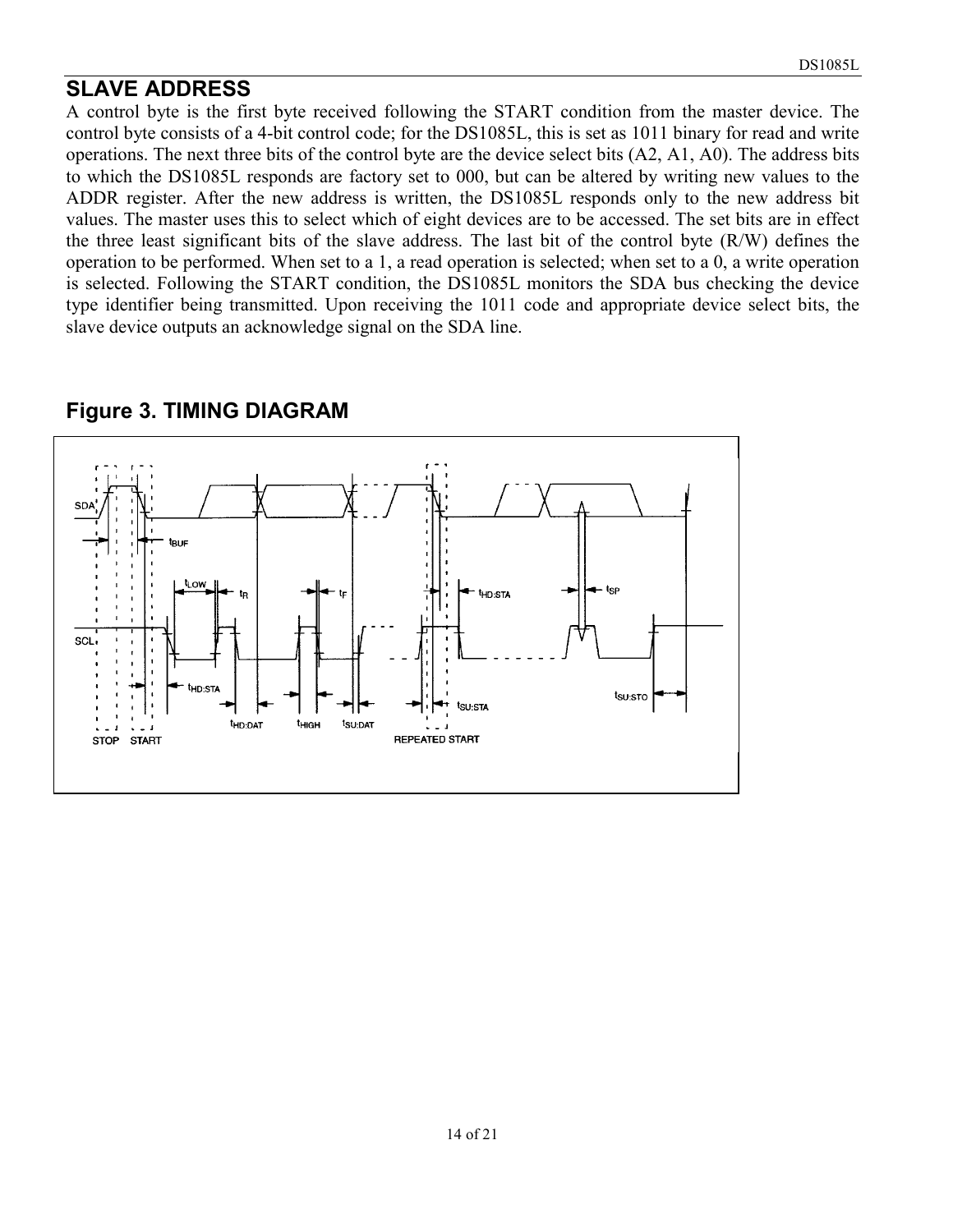

## **Figure 4. 2-WIRE SERIAL COMMUNICATION WITH DS1085L**

15 of 21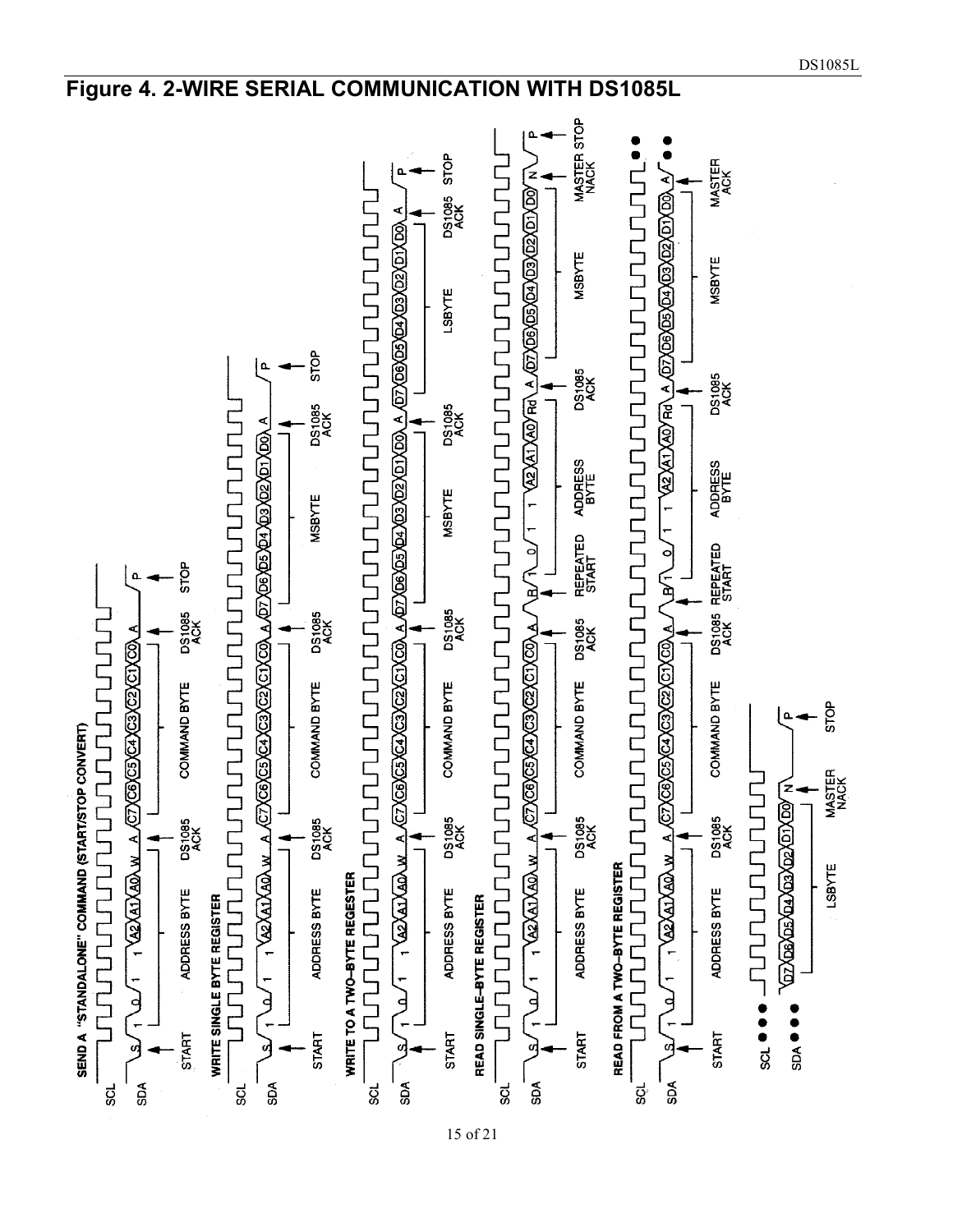# **ABSOLUTE MAXIMUM RATINGS\***

Voltage on Any Pin Relative to Ground  $-0.5V$  to  $+6.0V$ Operating Temperature Range  $0^{\circ}$ C to +70 $^{\circ}$ C Storage Temperature Range -55°C to +125°C<br>Soldering Temperature - See IPC/JEDEC. See IPC/JEDEC J-STD-020A

\* *This is a stress rating only and functional operation of the device at these or any other conditions above those indicated in the operation sections of this specification is not implied. Exposure to absolute maximum rating conditions for extended periods of time may affect reliability.* 

| DC ELECTRICAL CHARACTERISTICS $(V_{CC} = 3.3V \pm 10\%, T_A = 0^{\circ}C \text{ to } +70^{\circ}C.)$ |  |
|------------------------------------------------------------------------------------------------------|--|
|------------------------------------------------------------------------------------------------------|--|

| <b>PARAMETER</b>                                           | <b>SYMBOL</b> | <b>CONDITION</b>                                           | <b>MIN</b>        | <b>TYP</b> | <b>MAX</b>        | <b>UNITS</b> | <b>NOTES</b> |
|------------------------------------------------------------|---------------|------------------------------------------------------------|-------------------|------------|-------------------|--------------|--------------|
| <b>Supply Voltage</b>                                      | $V_{CC}$      |                                                            | 3.0               | 3.3        | 3.6               | V            |              |
| High-Level Output<br>Voltage<br>(OUT1, OUT0)               | $V_{OH}$      | $I_{OH} = -4mA$ ,<br>$Vec = Min$                           | 2.4               |            |                   | V            |              |
| Low-Level Output<br>Voltage<br>(OUT1, OUT0)                | $V_{OL}$      | $I_{OL} = 4mA$                                             |                   |            | 0.4               | V            |              |
| High-Level Input<br>Voltage<br>(CTRL1, CTRL0, SDA,<br>SCL) | $V_{IH}$      |                                                            | 0.7 x<br>$V_{CC}$ |            | $V_{CC}$ +<br>0.3 | $\mathbf{V}$ |              |
| Low-Level Input<br>Voltage<br>(CTRL1, CTRL0, SDA,<br>SCL)  | $V_{IL}$      |                                                            | $-0.3$            |            | 0.3 x<br>$V_{CC}$ | $\mathbf{V}$ |              |
| High-Level Input<br>Current<br>(CTRL1, CTRL0, SDA,<br>SCL) | $I_{HH}$      | $V_{CC}$ = 3.6V                                            |                   |            | $\mathbf{1}$      | $\mu$ A      |              |
| Low-Level Input<br>Current<br>(CTRL1, CTRL0, SDA,<br>SCL)  | $I_{IL}$      | $V_{II} = 0$                                               | $-1$              |            |                   | $\mu A$      |              |
| Supply Current (Active)                                    | $I_{CC}$      | $C_L = 15pF$<br>(both outputs,<br>at default<br>frequency) |                   |            | 15                | mA           |              |
| <b>Standby Current</b><br>(Power-Down)                     | $I_{CCQ}$     | Power-down<br>mode                                         |                   |            | 1.5               | mA           |              |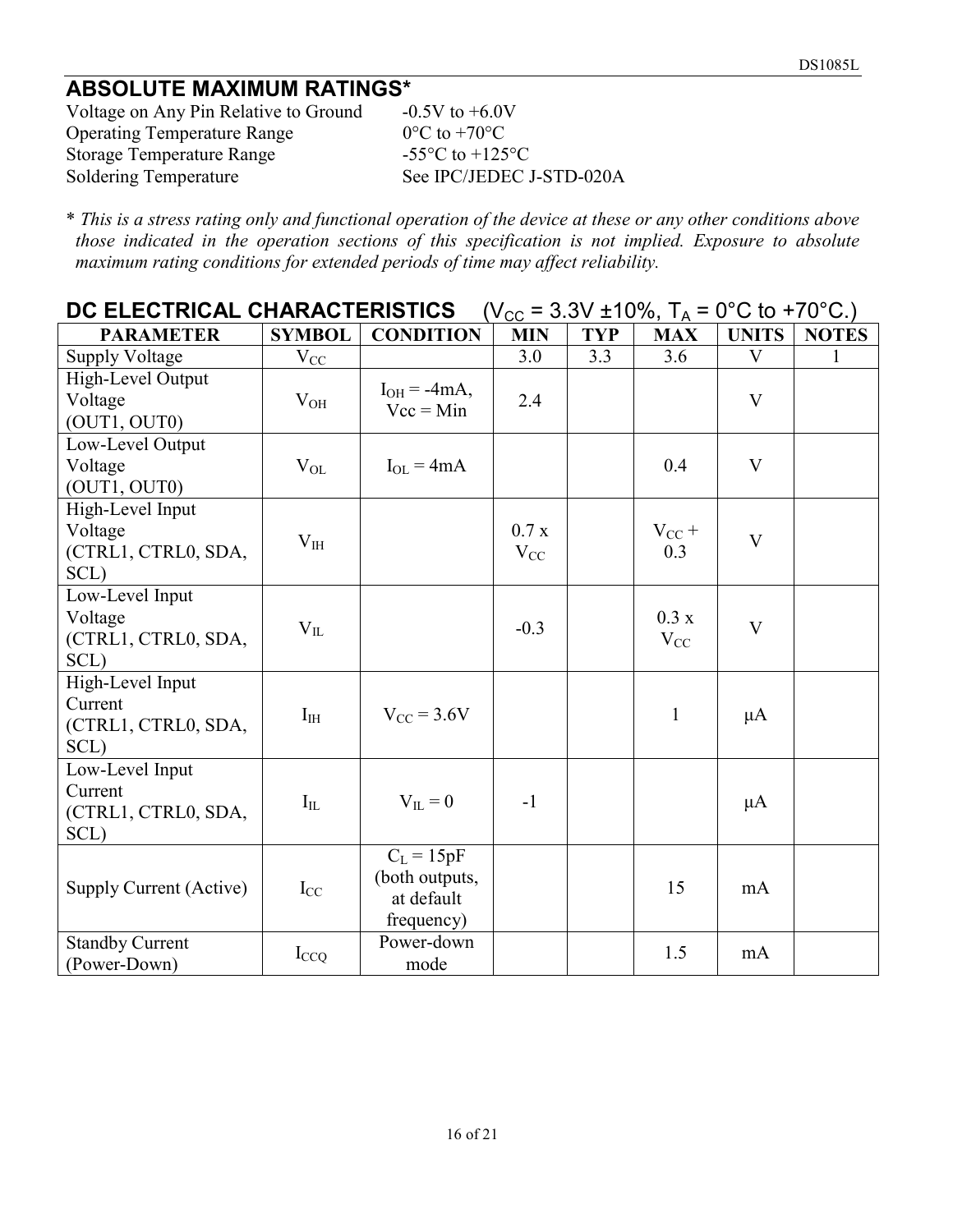| <b>MASTER OSCILLATOR CHARACTERISTICS</b> ( $V_{CC}$ = 3.3V ±10%, $T_A$ = 0°C to +70°C.) |                          |                                                                             |                    |                       |                    |               |              |  |  |  |
|-----------------------------------------------------------------------------------------|--------------------------|-----------------------------------------------------------------------------|--------------------|-----------------------|--------------------|---------------|--------------|--|--|--|
| <b>PARAMETER</b>                                                                        | <b>SYMBOL</b>            | <b>CONDITION</b>                                                            | <b>MIN</b>         | <b>TYP</b>            | <b>MAX</b>         | <b>UNITS</b>  | <b>NOTES</b> |  |  |  |
| Master Oscillator Range                                                                 | $f_{\rm{OSC}}$           |                                                                             | 33                 |                       | 66                 | <b>MHz</b>    | $\tau$       |  |  |  |
| Default Master<br><b>Oscillator Frequency</b>                                           | $f_0$                    | -5 version<br>-12 version<br>-25 version                                    |                    | 48.58<br>52.3<br>50.9 |                    | <b>MHz</b>    |              |  |  |  |
| Master Oscillator<br>Frequency Tolerance                                                | $\frac{\Delta f_0}{f_0}$ | $V_{CC} = 3.3V,$<br>$T_A = +25$ °C<br>Default<br>frequency<br>DAC step size | $-0.75$<br>$-0.75$ |                       | $+0.75$<br>$+0.75$ | $\frac{0}{0}$ | 2, 17        |  |  |  |
| Voltage Frequency<br>Variation                                                          | $\frac{\Delta f_V}{f_0}$ | Overvoltage<br>range,<br>$T_A = +25$ °C<br>Default freq.<br>DAC step size   | $-1.0$<br>$-1.0$   |                       | $+1.0$<br>$+1.0$   | $\frac{0}{0}$ | 3            |  |  |  |
| <b>Temperature Frequency</b><br>Variation                                               | $\frac{\Delta f_T}{f_0}$ | Overtemperature<br>range,<br>$Vcc = 3.3V$<br>Default freq.<br>66MHz         | $-0.75$<br>$-0.75$ |                       | $+0.75$<br>$+0.75$ | $\frac{0}{0}$ | 4, 5         |  |  |  |
|                                                                                         |                          | 33MHz                                                                       | $-1.5$             |                       | $+1.5$             |               |              |  |  |  |
| Integral Nonlinearity of                                                                | INL                      | DAC range                                                                   | $-0.3$             |                       | $+0.3$             | $\frac{0}{0}$ | 6            |  |  |  |
| Frequency DAC                                                                           |                          | Entire range                                                                | $-0.4$             |                       | $+0.4$             | $\frac{0}{0}$ |              |  |  |  |

| AC ELECTRICAL CHARACTERISTICS<br>$(V_{CC} = 3.3V \pm 10\%, T_A = 0\degree C$ to +70 $\degree C$ .) |                                    |                  |            |            |            |               |              |  |  |  |
|----------------------------------------------------------------------------------------------------|------------------------------------|------------------|------------|------------|------------|---------------|--------------|--|--|--|
| <b>PARAMETER</b>                                                                                   | <b>SYMBOL</b>                      | <b>CONDITION</b> | <b>MIN</b> | <b>TYP</b> | <b>MAX</b> | <b>UNITS</b>  | <b>NOTES</b> |  |  |  |
| Frequency Stable After<br>DIV Change                                                               |                                    |                  |            |            | 1          | Period        |              |  |  |  |
| Frequency Stable After<br>DAC or OFFSET<br>Change                                                  |                                    |                  |            | 0.2        |            | ms            | 8            |  |  |  |
| Power-Up Time                                                                                      | $t_{\text{por}} + t_{\text{stab}}$ |                  |            | 0.1        | 0.5        | ms            | 9            |  |  |  |
| Enable of OUT0/1 After                                                                             |                                    |                  |            |            |            |               |              |  |  |  |
| <b>Exiting Power-Down</b>                                                                          | $t_{stab}$                         |                  |            |            | 500        | $\mu$ s       |              |  |  |  |
| Mode                                                                                               |                                    |                  |            |            |            |               |              |  |  |  |
| OUT0/1 High-Z After                                                                                | $t_{stab}$                         |                  |            |            |            | ms            |              |  |  |  |
| <b>Entering Power-Down</b>                                                                         |                                    |                  |            |            |            |               |              |  |  |  |
| Mode                                                                                               |                                    |                  |            |            |            |               |              |  |  |  |
| Load Capacitance                                                                                   | $C_{L}$                            |                  |            | 15         | 50         | pF            | 10           |  |  |  |
| <b>Output Duty Cycle</b><br>(OUT0, OUT1)                                                           |                                    |                  | 40         |            | 60         | $\frac{0}{0}$ |              |  |  |  |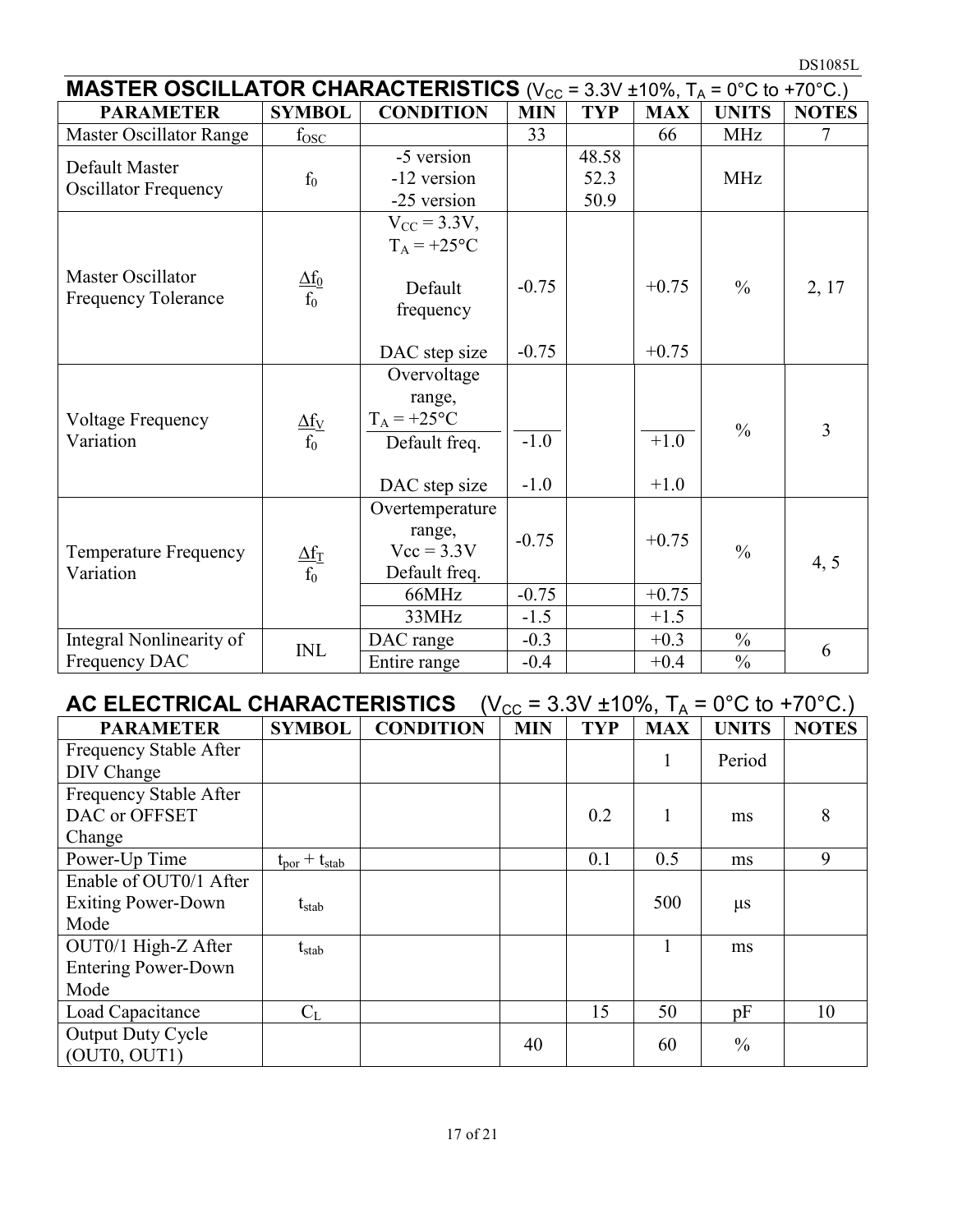# **AC ELECTRICAL CHARACTERISTICS: 2-WIRE INTERFACE**

|                                                  |                     |                  | ( $V_{CC}$ = 3.3V ±10%, T <sub>A</sub> = 0°C to +70°C.) |            |            |              |              |  |
|--------------------------------------------------|---------------------|------------------|---------------------------------------------------------|------------|------------|--------------|--------------|--|
| <b>PARAMETER</b>                                 | <b>SYMBOL</b>       | <b>CONDITION</b> | <b>MIN</b>                                              | <b>TYP</b> | <b>MAX</b> | <b>UNITS</b> | <b>NOTES</b> |  |
| <b>SCL Clock Frequency</b>                       | $f_{\rm SCL}$       | Fast mode        |                                                         |            | 400        | kHz          | 14           |  |
|                                                  |                     | Standard mode    |                                                         |            | 100        |              |              |  |
| <b>Bus Free Time Between</b><br>a STOP and START | $t_{\text{BUF}}$    | Fast mode        | 1.3                                                     |            |            | $\mu s$      |              |  |
| Condition                                        |                     | Standard mode    | 4.7                                                     |            |            |              |              |  |
| Hold Time (Repeated)                             |                     | Fast mode        | 0.6                                                     |            |            |              | 11           |  |
| <b>START Condition</b>                           | $t_{HD:STA}$        | Standard mode    | 4.0                                                     |            |            | $\mu s$      |              |  |
| LOW Period of SCL                                |                     | Fast mode        | 1.3                                                     |            |            |              |              |  |
|                                                  | $t_{LOW}$           | Standard mode    | 4.7                                                     |            |            | $\mu$ s      |              |  |
| <b>HIGH Period of SCL</b>                        |                     | Fast mode        | 0.6                                                     |            |            |              |              |  |
|                                                  | $t_{\rm HIGH}$      | Standard mode    | 4.0                                                     |            |            | $\mu$ s      |              |  |
| Setup Time for a                                 | $t_{\rm SU:STA}$    | Fast mode        | 0.6                                                     |            |            |              |              |  |
| <b>Repeated START</b>                            |                     | Standard mode    | 4.7                                                     |            |            | $\mu s$      |              |  |
| Data Hold Time                                   | $t_{HD:DAT}$        | Fast mode        | $\theta$                                                |            | 0.9        | $\mu s$      |              |  |
|                                                  |                     | Standard mode    | $\theta$                                                |            |            |              | 12, 13       |  |
| Data Setup Time                                  |                     | Fast mode        | 100                                                     |            |            |              | 14           |  |
|                                                  | $t_{\text{SU:DAT}}$ | Standard mode    | 250                                                     |            |            | ns           |              |  |
| Rise Time of Both SDA                            |                     | Fast mode        | $20 + 0.1C_B$                                           |            | 300        |              |              |  |
| and SCL Signals                                  | $t_{R}$             | Standard mode    |                                                         |            | 1000       | ns           | 15           |  |
| Fall Time of Both SDA                            |                     | Fast mode        | $20 + 0.1C_B$                                           |            | 300        |              | 15           |  |
| and SCL Signals                                  | $t_F$               | Standard mode    |                                                         |            | 1000       | ns           |              |  |
|                                                  |                     | Fast mode        | 0.6                                                     |            |            |              |              |  |
| Setup Time for STOP                              | $t_{\text{SU:STO}}$ | Standard mode    | 4.0                                                     |            |            | $\mu$ s      |              |  |
| Capacitive Load for<br>Each Bus Line             | $C_B$               |                  |                                                         |            | 400        | pF           | 15           |  |
| NV Write-Cycle Time                              | $t_{\text{WR}}$     |                  |                                                         |            | 10         | ms           | 16           |  |

# **NOTES:**

- 1) All voltages are referenced to ground.
- 2) This is the absolute accuracy of the output frequency at the default settings.
- 3) This is the percent frequency change that is observed in output frequency with changes in voltage from nominal voltage at a temperature of  $T_A = +25$ °C.
- 4) This is the percentage frequency change from the +25°C frequency due to temperature at a nominal voltage of 3.3V.
- 5) The maximum temperature change varies with the master frequency setting. The minimum occurs at the default master frequency (f<sub>default</sub>). The maximums occur at the extremes of the master oscillator frequency range (33MHz or 66MHz) (see Figure 5).
- 6) The integral nonlinearity of the frequency adjust DAC is a measure of the deviation from a straight line drawn between the two endpoints of a range.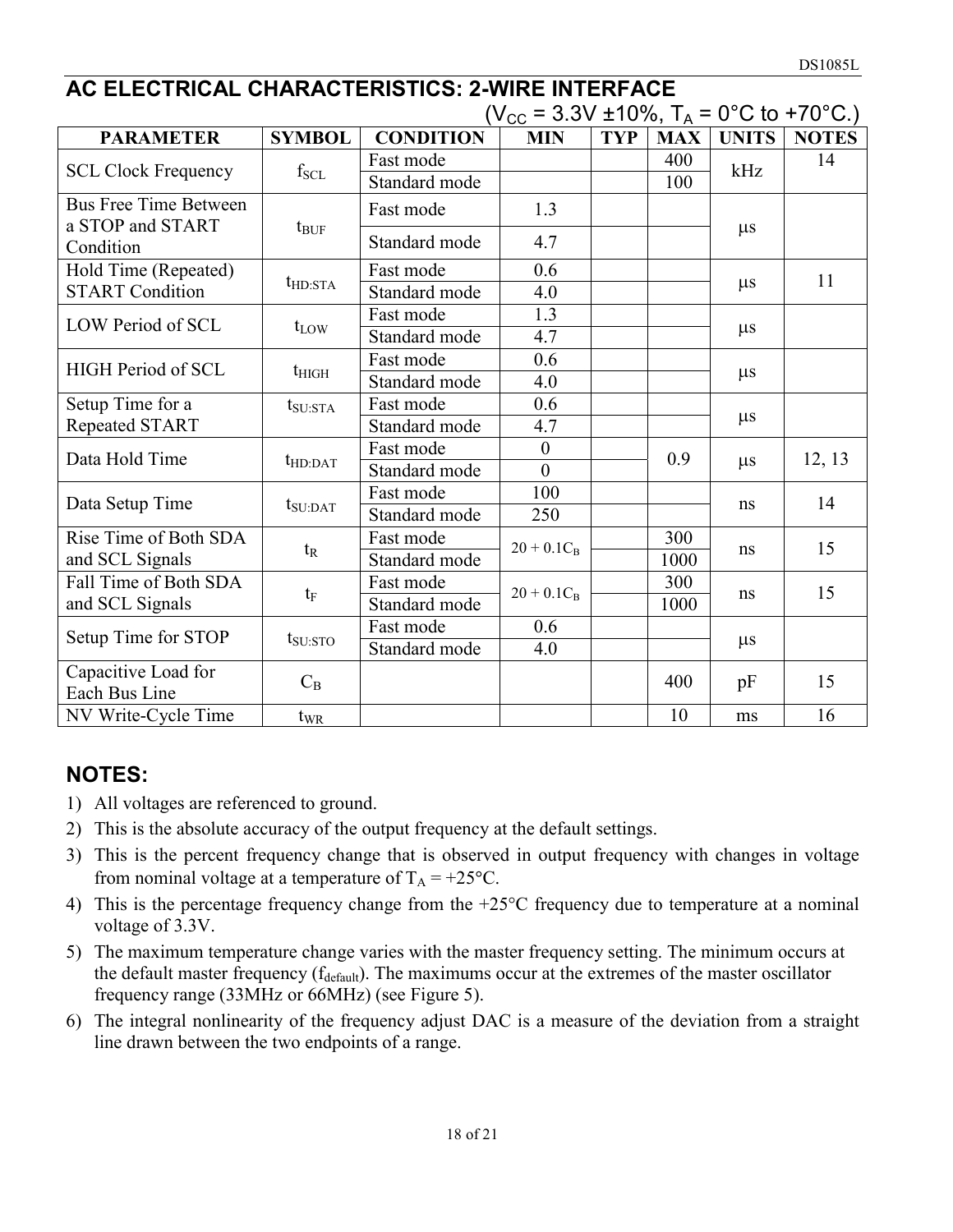- 7) DAC and OFFSET register settings must be configured to maintain the clock frequency within this range. Correct operation of the device is not guaranteed if these limits are exceeded.
- 8) Frequency settles faster for small charges in value. During a change, the frequency changes smoothly from the original value to the new value.
- 9) This indicates the time taken between power-up and the outputs becoming active. An on-chip delay is intentionally introduced to allow the oscillator to stabilize.  $t_{stab}$  is equivalent to approximately 8000 clock cycles and hence depends on the programmed clock frequency.
- 10) Output voltage swings can be impaired at high frequencies combined with high-output loading.
- 11) After this period, the first clock pulse is generated.
- 12) A device must internally provide a hold time of at least 300ns for the SDA signal (referred to the
	- $V<sub>IH MIN</sub>$  of the SCL signal) in order to bridge the undefined region of the falling edge of SCL.
- 13) The maximum t<sub>HD:DAT</sub> need only be met if the device does not stretch the LOW period (t<sub>LOW</sub>) of the SCL signal.
- 14) A fast mode device can be used in a standard mode system, but the requirement  $t_{\text{SUPAT}} > 250$ ns must then be met. This is automatically the case if the device does not stretch the LOW period of the SCL signal. If such a device does stretch the LOW period of the SCL signal, it must output the next data bit to the SDA line at least  $t_{R \text{ MAX}} + t_{S \text{U:DAT}} = 1000 \text{ns} + 250 \text{ns} = 1250 \text{ns}$  before the SCL line is released.
- 15) C<sub>B</sub>—total capacitance of one bus line in picofarads; timing referenced to  $0.9V_{\text{CC}}$  and  $0.1V_{\text{CC}}$ .
- 16) EEPROM write begins after a STOP condition occurs.

17) Typical frequency shift due to aging is ±0.5%. Aging stressing includes Level 1 moisture reflow preconditioning (24hr +125°C bake, 168hr 85°C/85%RH moisture soak, and 3 solder reflow passes +240 +0/-5°C peak) followed by 1000hr max  $V_{CC}$  biased 125°C HTOL, 1000 temperature cycles at -55°C to +125°C, 96hr 130°C/85%RH/5.5V HAST and 168hr 121°C/2 ATM Steam/Unbiased Autoclave.

# **Figure 5. MASTER FREQUENCY TEMPERATURE VARIATION**

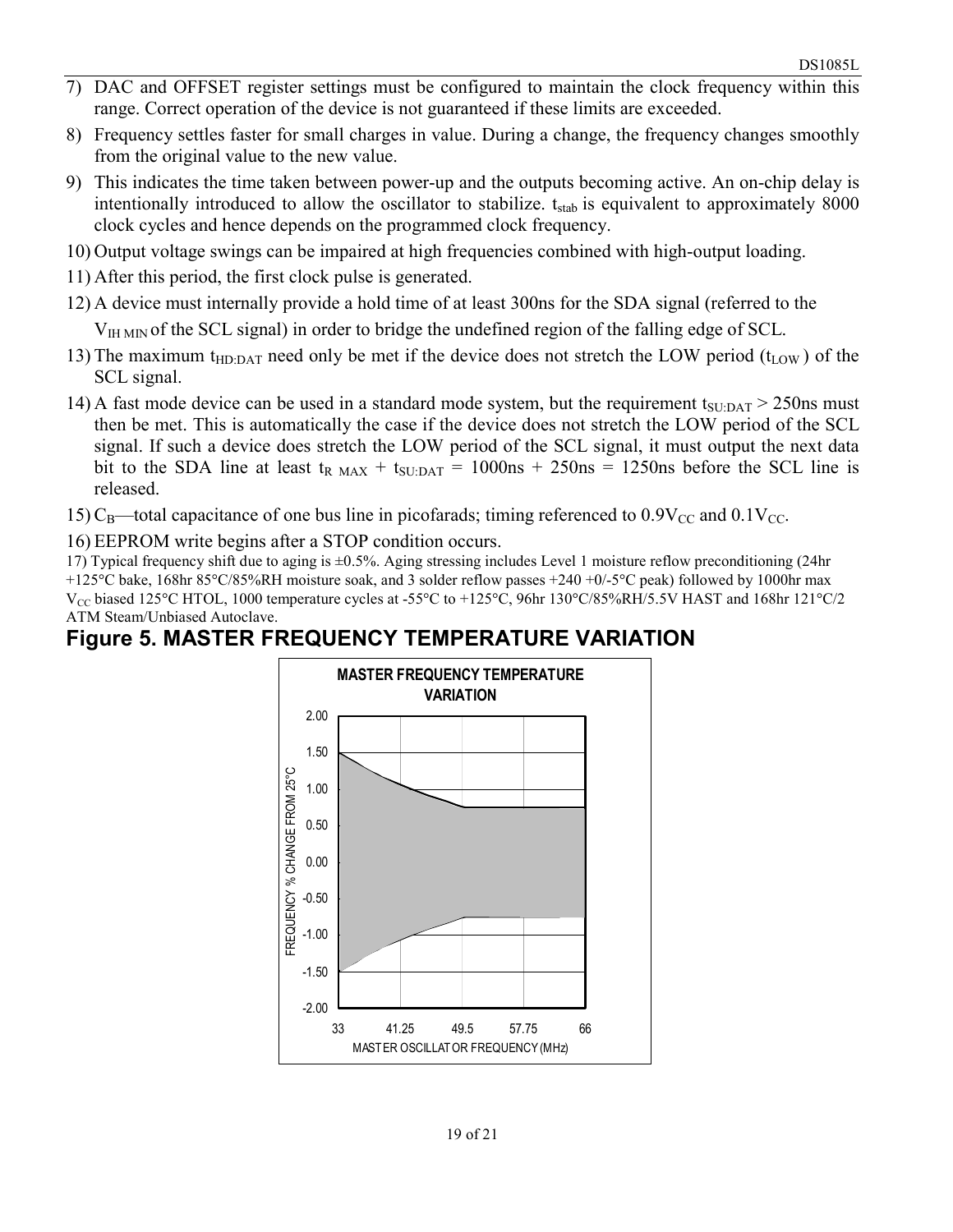# **TYPICAL OPERATING CHARACTERISTICS**  (V<sub>CC</sub> = 3.3V ±10%, T<sub>A</sub> = 0°C to +70°C.)